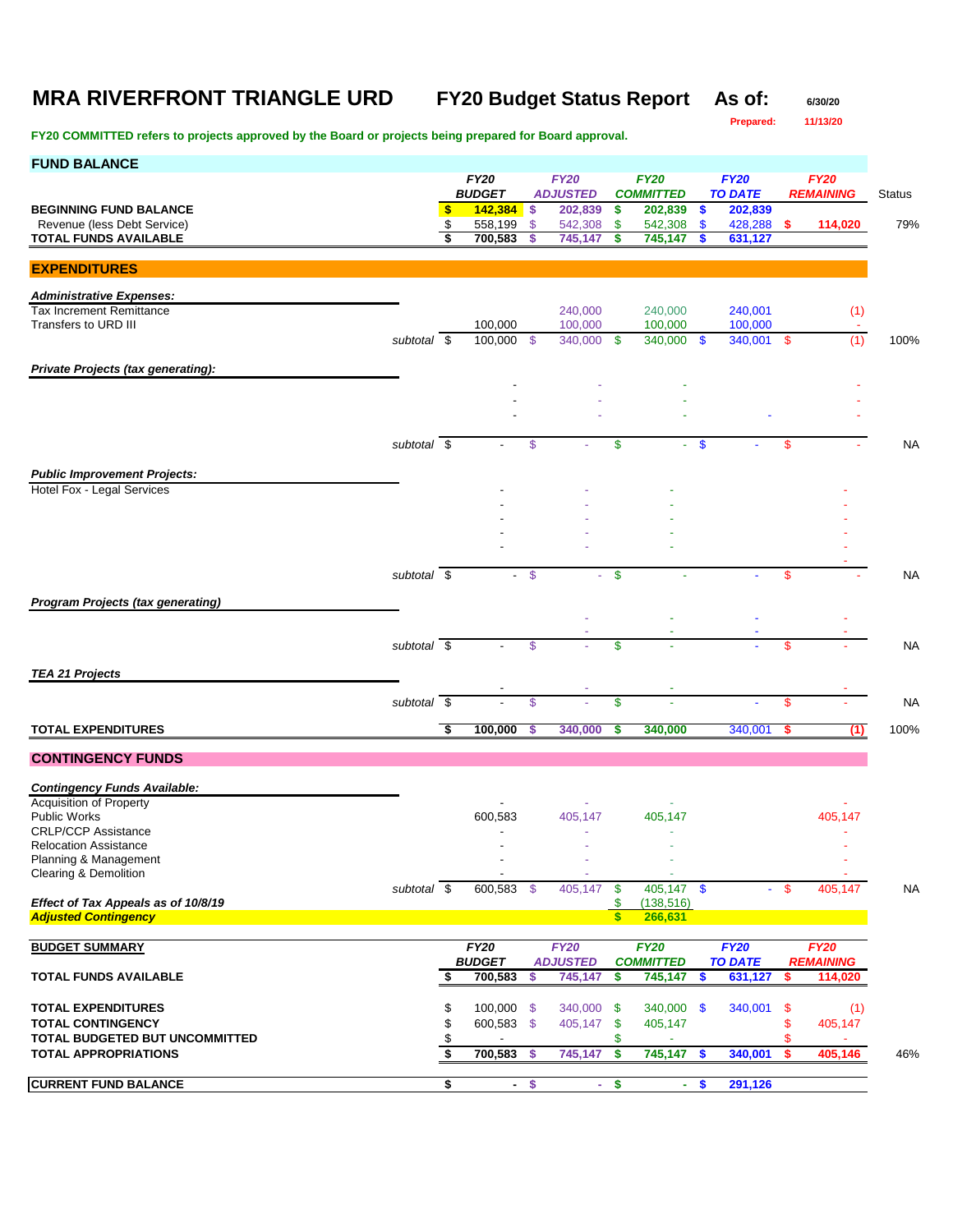**MRA FRONT ST URD FY20 Budget Status Report As of: 6/30/20**

**Prepared: 11/13/20**

| <b>FUND BALANCE</b>                                                                                                     |          |                              |                    |                                |              |                                 |                    |                               |           |                                 |                  |
|-------------------------------------------------------------------------------------------------------------------------|----------|------------------------------|--------------------|--------------------------------|--------------|---------------------------------|--------------------|-------------------------------|-----------|---------------------------------|------------------|
|                                                                                                                         |          | <b>FY20</b><br><b>BUDGET</b> |                    | <b>FY20</b><br><b>ADJUSTED</b> |              | <b>FY20</b><br><b>COMMITTED</b> |                    | <b>FY20</b><br><b>TO DATE</b> |           | <b>FY20</b><br><b>REMAINING</b> | <b>Status</b>    |
| <b>BEGINNING FUND BALANCE</b>                                                                                           |          | 390,807                      | $\sqrt{5}$         | 403,273                        | \$           | 403,273                         | $\bullet$          | 403,273                       |           |                                 |                  |
| Revenue (less Debt Service)<br><b>TOTAL FUNDS AVAILABLE</b>                                                             |          | 2,516<br>393,323             | $\mathfrak s$<br>S | 718,275<br>1,121,548           | \$<br>\$     | 718,275<br>1,121,548            | $\mathbf{\$}$<br>S | 702,974 \$<br>1,106,247       |           | 15,301                          | 98%              |
|                                                                                                                         |          |                              |                    |                                |              |                                 |                    |                               |           |                                 |                  |
| <b>EXPENDITURES</b>                                                                                                     |          |                              |                    |                                |              |                                 |                    |                               |           |                                 |                  |
| <b>Administrative Expenses:</b>                                                                                         |          |                              |                    |                                |              |                                 |                    |                               |           |                                 |                  |
| <b>Merchant Service Fees</b><br>Transfers to URD III                                                                    |          |                              |                    |                                |              |                                 |                    |                               |           |                                 |                  |
| subtotal \$                                                                                                             |          | $\sim$                       | -\$                | ä,                             | $\mathbf{s}$ |                                 | <b>S</b>           |                               | -S        |                                 | <b>NA</b>        |
| Private Projects (tax generating):                                                                                      |          |                              |                    |                                |              |                                 |                    |                               |           |                                 |                  |
| AC by Mariott Hotel - 175 Pattee St - \$1,886,105 via bond when comple<br>Levasseur Street Townhomes - 304 Levasseur St |          | 191,870                      |                    | 191,870                        |              | 191,870                         |                    | 184,914                       |           | 6,956 CO                        |                  |
| Radius Gallery - 120 N Higgins Ave                                                                                      |          | 146,888                      |                    | 146,888                        |              | 146,888                         |                    | 146,888                       |           |                                 | done             |
| Union Block Restoration - 127 East Main<br>Wren Hotel - 201 E Main Street - \$587,212 when available                    |          |                              |                    | 579,858                        |              | 579,858                         |                    |                               |           | 579,858 CO                      | <sub>CO</sub>    |
|                                                                                                                         |          |                              |                    |                                |              |                                 |                    |                               |           |                                 |                  |
|                                                                                                                         |          |                              |                    |                                |              |                                 |                    |                               |           |                                 |                  |
| subtotal \$                                                                                                             |          | 338,758 \$                   |                    | 918,616                        | - \$         | 918,616 \$                      |                    | 331,802                       | - \$      | 586,814                         | 36%              |
|                                                                                                                         |          |                              |                    |                                |              |                                 |                    |                               |           |                                 |                  |
| <b>Public Improvement Projects:</b><br>Dragon Hollow - \$50k total when available                                       |          |                              |                    | 50,000                         |              | 50,000                          |                    | 50,000                        |           |                                 | done             |
| Missoula Public Library - \$500K total; \$300K remain for FY20+; up to \$                                               |          | 50,000                       |                    | 75,000                         |              | 75,000                          |                    | 75,000                        |           |                                 | \$225K remaining |
| North Riverside Parks & Trails Master Plan<br>Payne/Library Block - Redevelopment Plan                                  |          |                              |                    | 1,665<br>25,000                |              | 1,665<br>25,000                 |                    | 1,665<br>$\blacksquare$       |           | 25,000                          | done<br>CO       |
|                                                                                                                         |          |                              |                    |                                |              | ä,                              |                    |                               |           |                                 |                  |
|                                                                                                                         |          |                              |                    |                                |              |                                 |                    |                               |           |                                 |                  |
| subtotal $\overline{\$}$                                                                                                |          | 50,000 \$                    |                    | 151,665                        | - \$         | 151,665                         |                    | 126,665 \$                    |           | 25,000                          | 84%              |
| <b>Program Projects (tax generating)</b>                                                                                |          |                              |                    |                                |              |                                 |                    |                               |           |                                 |                  |
|                                                                                                                         |          |                              |                    |                                |              |                                 |                    |                               |           |                                 |                  |
| subtotal \$                                                                                                             |          |                              | \$                 |                                | \$           |                                 |                    |                               | \$        |                                 | <b>NA</b>        |
| <b>MAP-21 Projects</b>                                                                                                  |          |                              |                    |                                |              |                                 |                    |                               |           |                                 |                  |
| subtotal $\overline{\$}$                                                                                                |          |                              | \$                 |                                | \$           |                                 |                    |                               | \$        |                                 | <b>NA</b>        |
|                                                                                                                         |          |                              |                    |                                |              |                                 |                    |                               |           |                                 |                  |
| <b>TOTAL EXPENDITURES</b>                                                                                               | \$       | 388,758                      | \$                 | 1,070,281                      | \$           | 1,070,281                       |                    | 458,467                       | \$        | 611,814                         | 43%              |
| <b>CONTINGENCY FUNDS</b>                                                                                                |          |                              |                    |                                |              |                                 |                    |                               |           |                                 |                  |
| <b>Contingency Funds Available:</b>                                                                                     |          |                              |                    |                                |              |                                 |                    |                               |           |                                 |                  |
| <b>Acquisition of Property</b><br><b>Public Works</b>                                                                   |          | 4,565                        |                    | 51,267                         |              | 51,267                          |                    |                               |           | 51,267                          |                  |
| <b>CRLP/CCP Assistance</b>                                                                                              |          |                              |                    |                                |              |                                 |                    |                               |           |                                 |                  |
| <b>Relocation Assistance</b><br>Planning & Management                                                                   |          |                              |                    |                                |              |                                 |                    |                               |           |                                 |                  |
| Clearing & Demolition                                                                                                   |          |                              |                    |                                |              |                                 |                    |                               |           |                                 |                  |
| subtotal $\overline{\$}$<br>Effect of Tax Appeals as of 10/8/19                                                         |          | 4,565                        | - \$               | 51,267                         | \$<br>\$     | 51,267<br>(40, 645)             | $\sqrt[6]{3}$      | $\sim$                        | \$        | 51,267                          |                  |
| <b>Adjusted Contingency</b>                                                                                             |          |                              |                    |                                | $\mathbf{s}$ | 10,622                          |                    |                               |           |                                 |                  |
| <b>BUDGET SUMMARY</b>                                                                                                   |          | FY20                         |                    | FY20                           |              | <b>FY20</b>                     |                    | FY20                          |           | FY20                            |                  |
| <b>TOTAL FUNDS AVAILABLE</b>                                                                                            | £.       | <b>BUDGET</b><br>393,323     | \$                 | <b>ADJUSTED</b><br>1,121,548   | \$           | <b>COMMITTED</b><br>1,121,548   | \$                 | <b>TO DATE</b><br>1,106,247   |           | <b>REMAINING</b><br>15,301      |                  |
|                                                                                                                         |          |                              |                    |                                |              |                                 |                    |                               |           |                                 |                  |
| <b>TOTAL EXPENDITURES</b><br><b>TOTAL CONTINGENCY</b>                                                                   | \$<br>\$ | 388,758<br>4,565             | - \$<br>$\sqrt{3}$ | 1,070,281<br>51,267            | \$<br>\$     | 1,070,281 \$<br>51,267          |                    | 458,467                       | -\$<br>\$ | 611,814<br>51,267               |                  |
| TOTAL BUDGETED BUT UNCOMMITTED                                                                                          | \$       |                              |                    |                                | \$           | ä,                              |                    |                               | \$        | ٠                               |                  |
| <b>TOTAL APPROPRIATIONS</b>                                                                                             | \$       | 393,323                      | -\$                | 1,121,548                      | \$           | 1,121,548                       | <b>S</b>           | 458,467                       | \$        | 663,081                         | 41%              |
| <b>CURRENT FUND BALANCE</b>                                                                                             | \$       | $\sim$                       | $\frac{1}{2}$      | $\sim$                         | \$           | $\sim$                          | $\mathbf{\$}$      | 647,780                       |           |                                 |                  |
| <b>CONTINGENCY REMAINING + PROJECT SAVINGS</b>                                                                          |          |                              |                    |                                |              |                                 |                    |                               | s.        | 10,622                          |                  |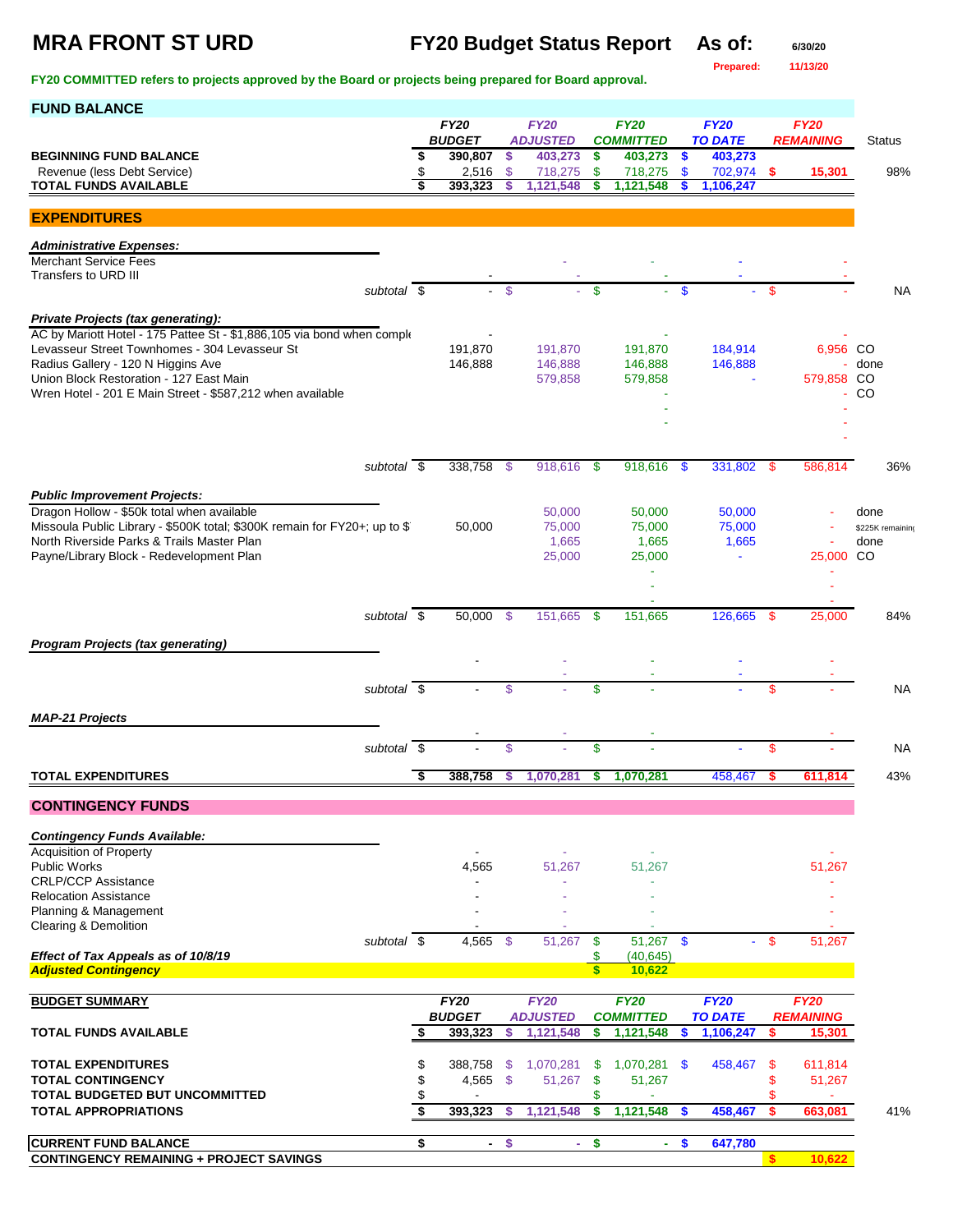## **MRA URD II FY20 Budget Status Report** As of: 6/30/20

**Prepared: 11/13/20**

**FY20 COMMITTED refers to projects approved by the Board or projects being prepared for Board approval.** 

| <b>FUND BALANCE</b>                                                                                                     |                     |                            |              |                              |     |                               |               |                             |          |                              |                          |
|-------------------------------------------------------------------------------------------------------------------------|---------------------|----------------------------|--------------|------------------------------|-----|-------------------------------|---------------|-----------------------------|----------|------------------------------|--------------------------|
|                                                                                                                         |                     | <b>FY20</b>                |              | <b>FY20</b>                  |     | <b>FY20</b>                   |               | <b>FY20</b>                 |          | <b>FY20</b>                  |                          |
| <b>BEGINNING FUND BALANCE</b>                                                                                           |                     | <b>BUDGET</b><br>4,069,926 | \$           | <b>ADJUSTED</b><br>3,441,763 | s.  | <b>COMMITTED</b><br>3,441,763 | \$            | <b>TO DATE</b><br>3,441,763 |          | <b>REMAINING</b>             | <b>Status</b>            |
| Revenue (less Debt Service)                                                                                             |                     | 2,940,477                  | \$           | 2,837,082                    | \$  | 2,837,082                     | <b>S</b>      | 2,782,198 \$                |          | 54,884                       | 98%                      |
| <b>TOTAL FUNDS AVAILABLE</b>                                                                                            |                     | 7,010,403                  | <b>S</b>     | 6,278,845                    | S   | 6,278,845                     |               | 6,223,961                   |          |                              |                          |
|                                                                                                                         |                     |                            |              |                              |     |                               |               |                             |          |                              |                          |
| <b>EXPENDITURES</b>                                                                                                     |                     |                            |              |                              |     |                               |               |                             |          |                              |                          |
| <b>Administrative Expenses:</b>                                                                                         |                     |                            |              |                              |     |                               |               |                             |          |                              |                          |
| <b>Tax Increment Remittance</b>                                                                                         |                     |                            |              | 738,175                      |     | 738,175                       |               | 738,174                     |          | 1.                           | done                     |
| Transfers to URD III                                                                                                    | subtotal \$         | 150,000<br>150,000 \$      |              | 150,000<br>888,175           | -\$ | 150,000<br>888,175            | \$            | 433,737<br>$1,171,911$ \$   |          | (283,737) done<br>(283, 736) | 132%                     |
|                                                                                                                         |                     |                            |              |                              |     |                               |               |                             |          |                              |                          |
| <b>Private Projects (tax generating):</b>                                                                               |                     |                            |              |                              |     |                               |               |                             |          |                              |                          |
| 1901 Maple Street - MSJ Properties Housing<br>Blackfoot River Outfitters - 225 N Russell Street                         |                     | 80,582                     |              | 69,885<br>80,582             |     | 69,885<br>80,582              |               |                             |          | 69,885<br>80,582             | ongoing<br>ongoing       |
| Burton Street Apartments - 525 Burton Street                                                                            |                     | 123,994                    |              | 123,994                      |     | 123,994                       |               |                             |          | 123,994                      | ongoing                  |
| DJ&A Office Building - 2000 Maple Street                                                                                |                     | 301,432                    |              | 301,432                      |     | 301,432                       |               |                             |          | 301,432                      | ongoing                  |
| Ponderosa Village - 1029 West Pine Street                                                                               |                     |                            |              | 96,000                       |     | 96,000                        |               |                             |          | 96,000                       | ongoing                  |
| Sentinel Property Medical Offices - 1900 West Broadway                                                                  |                     |                            |              | 1,170,611                    |     | 1,170,611                     |               |                             |          | 1,170,611                    | ongoing                  |
| The Row at Milwaukee Trail - 201 S Catlin                                                                               |                     | 122,239                    |              | 122,239                      |     | 122,239                       |               | 122,239                     |          |                              | done                     |
|                                                                                                                         | subtotal \$         | 628,247                    | -S           | 1,964,743                    | \$  | 1,964,743                     | <b>S</b>      | 122,239                     | \$       | 1,842,504                    | 6%                       |
|                                                                                                                         |                     |                            |              |                              |     |                               |               |                             |          |                              |                          |
| <b>Public Improvement Projects:</b><br>Bitterroot Trail Connection - Pine to Spruce Streets - Construction              |                     | 357,406                    |              | 357,406                      |     | 357,406                       |               | 340,511                     |          | 16,895                       | done                     |
| Bitterroot Trail Connection - Pine to Spruce Streets - Design/Engineering/Const.                                        |                     | 9,799                      |              | 8,071                        |     | 8,071                         |               | 8,071                       |          |                              | done                     |
| Bitterroot Trail Connection - Pine to Spruce Streets - Lighting                                                         |                     | 54,000                     |              |                              |     |                               |               | 612                         |          |                              | $(612)$ done             |
| <b>Clark Fork Riverbank Stabilization</b>                                                                               |                     |                            |              | 2,555                        |     | 2,555                         |               | 2,555                       |          |                              | done                     |
| Housing Policy Implementation - \$10K/yr (FY20, FY21, FY22)                                                             |                     |                            |              | 10,000                       |     | 10,000                        |               | 10,000                      |          | $\blacksquare$               | ongoing                  |
| <b>Legal Services</b>                                                                                                   |                     | 10,000                     |              | 10,000                       |     | $\sim$                        |               |                             |          | 10,000                       | set aside                |
| Max Wave - DNRC Grant Reimbursement<br>Missoula Food Bank & Community Center - PHC Satelite Clinic                      |                     |                            |              | 5,000<br>433,840             |     | 5,000<br>433,840              |               | 5,000                       |          | $\blacksquare$<br>433,840    | done<br>ongoing          |
| North Riverside Parks & Trails Master Plan                                                                              |                     |                            |              | 1,667                        |     | 1,667                         |               | 1,667                       |          | $\blacksquare$               | done                     |
| Opportunity Zone Funding - \$50K (\$25K from URD II & NRSS URD)                                                         |                     |                            |              | 25,000                       |     | 25,000                        |               | 25,000                      |          | $\blacksquare$               | done                     |
| Police Facility - 101 North Catlin (\$250K/yr FY19-FY22)                                                                |                     | 250,000                    |              | 250,000                      |     | 250,000                       |               | 250,000                     |          |                              | ongoing                  |
| Sidewalks - 2nd & 3rd Street - Construction                                                                             |                     | 327,000                    |              | 363,468                      |     | 343,468                       |               | 128,864                     |          | 234,604 ongoing              |                          |
| Sidewalks - 2nd & 3rd Street - Design, Engineering, Const. Admin                                                        |                     |                            |              | 92,992                       |     | 92,992                        |               | 70,066                      |          |                              | 22,926 ongoing           |
| Sidewalks - 2nd & 3rd Street - MRL Crossing<br>Silver Park - Public Art - "Perseverance" Lighting                       |                     | 25,000                     |              | 5,742<br>25,000              |     | 5,742<br>25,000               |               | $\omega_{\rm c}$<br>17,524  |          | 5,742                        | ongoing<br>7,476 ongoing |
| Sleepy Inn - 1427 West Broadway - Due Diligence                                                                         |                     |                            |              | 2,600                        |     | 2,600                         |               | 2,600                       |          | $\overline{\phantom{a}}$     | done                     |
| Sleepy Inn - 1427 West Broadway - Purchase                                                                              |                     |                            |              | 1,100,000                    |     | 1,100,000                     |               | 1,096,672                   |          | 3,328                        | done                     |
| Traffic Signal Box - Russell & Wyoming Streets                                                                          |                     |                            |              | 1,500                        |     | 1,500                         |               | 1,500                       |          | $\blacksquare$               | done                     |
| <b>Wayfinding &amp; Entry Features</b>                                                                                  |                     | 77,750                     |              | 77,750                       |     | $\sim$                        |               | ÷.                          |          | 77,750                       | reprogram                |
| West Broadway Island - Trail & Bridge - Construction<br>West Broadway Island - Trail & Bridge - Design/Eng/Const. Admin |                     | 201,253                    |              | 81,533<br>$\sim$             |     | 81,533<br>$\sim$              |               | 81,025<br>$\mathbf{r}$      |          | 508                          | done<br>done             |
| West Broadway Island - Trail & Bridge - Miscellaneous                                                                   |                     |                            |              | 1,992                        |     | 1,992                         |               | 1,992                       |          | 0                            | done                     |
| Wyoming Street Reconstruction - Prince to CA - Lighting                                                                 |                     |                            |              |                              |     |                               |               | 232                         |          | (232)                        | done                     |
| Wyoming Street Reconstruction - Prince to CA - Construction                                                             |                     | 629,075                    |              | 610,566                      |     | 610,566                       |               | 567,503                     |          | 43,062 done                  |                          |
| Wyoming Street Reconstruction - Prince to CA - Design/Eng/Const. Admin                                                  |                     | 29,291                     |              | 49,629                       |     | 49,629                        |               | 49,629                      |          | 1                            | done                     |
| YWCA Expansion - 1800 S 3rd St W                                                                                        |                     | 142,404                    |              | 142,404                      |     | 142,404                       |               |                             |          | 142,404 ongoing              |                          |
|                                                                                                                         |                     |                            |              |                              |     |                               |               |                             |          |                              |                          |
|                                                                                                                         | subtotal \$         | 2,112,978 \$               |              | 3,658,715 \$                 |     | 3,550,965                     | <b>S</b>      | 2,661,022 \$                |          | 997,693                      | 73%                      |
| Program (CCP/CRLP/FIP) Projects (tax generating)                                                                        |                     |                            |              |                              |     |                               |               |                             |          |                              |                          |
| Westside Lanes & Fun Center - 1615 Wyoming Street                                                                       |                     | 50,000                     |              | 50,000                       |     | 50,000                        |               | 50,000                      |          |                              | done                     |
| <b>Unidentified Program Projects</b>                                                                                    |                     |                            |              |                              |     |                               |               |                             |          |                              |                          |
|                                                                                                                         | subtotal \$         | 50,000 \$                  |              | 50,000                       | -\$ | 50,000                        | $\mathbf{\$}$ | $50,000$ \$                 |          |                              | 100%                     |
| <b>Federally Assisted Projects</b>                                                                                      |                     |                            |              |                              |     |                               |               |                             |          |                              |                          |
|                                                                                                                         |                     |                            |              |                              |     |                               |               |                             |          |                              |                          |
|                                                                                                                         | subtotal $\sqrt{s}$ |                            | \$           |                              | \$  |                               |               |                             | \$       |                              | <b>NA</b>                |
| <b>TOTAL EXPENDITURES</b>                                                                                               |                     | 2,941,225                  | $\mathbf{s}$ | 6,561,633                    | S.  | 6,453,883                     | \$            | 4,005,172                   | <b>S</b> | 2,556,461                    | 61%                      |
|                                                                                                                         |                     |                            |              |                              |     |                               |               |                             |          |                              |                          |

**CONTINGENCY FUNDS**

*Contingency Funds Available:*

| Commigately Tunus Avanable:                                               |  |               |              |                 |              |                  |     |                |             |                         |     |
|---------------------------------------------------------------------------|--|---------------|--------------|-----------------|--------------|------------------|-----|----------------|-------------|-------------------------|-----|
| <b>Acquisition of Property</b>                                            |  | 100,000       |              |                 |              |                  |     |                |             |                         |     |
| <b>Public Works</b>                                                       |  | 3,769,178     |              |                 |              |                  |     |                |             |                         |     |
| <b>CRLP/CCP Assistance</b>                                                |  |               |              |                 |              |                  |     |                |             |                         |     |
| <b>Relocation Assistance</b>                                              |  |               |              |                 |              |                  |     |                |             |                         |     |
| Planning & Management                                                     |  | 100,000       |              |                 |              |                  |     |                |             |                         |     |
| <b>Clearing &amp; Demolition</b>                                          |  | 100,000       |              |                 |              |                  |     |                |             |                         |     |
| subtotal \$                                                               |  | 4,069,178 \$  |              | ٠               |              | $\sim$           | \$  |                | $-$ \$      |                         |     |
| Effect of Tax Appeals as of 10/8/19                                       |  |               |              |                 |              | (172,601)        |     |                |             |                         |     |
| <b>Adjusted Contingency</b>                                               |  |               |              |                 | $\mathbf{s}$ | (172, 601)       |     |                |             |                         |     |
|                                                                           |  |               |              |                 |              |                  |     |                |             |                         |     |
| <b>BUDGET SUMMARY</b>                                                     |  | <b>FY20</b>   |              | <b>FY20</b>     | <b>FY20</b>  |                  |     | <b>FY20</b>    | <b>FY20</b> |                         |     |
|                                                                           |  | <b>BUDGET</b> |              | <b>ADJUSTED</b> |              | <b>COMMITTED</b> |     | <b>TO DATE</b> |             | <b>REMAINING</b>        |     |
| <b>TOTAL FUNDS AVAILABLE</b>                                              |  | 7,010,403     |              | 6,278,845       |              | 6,278,845        |     | 6,223,961      |             | 54,884                  |     |
|                                                                           |  |               |              |                 |              |                  |     |                |             |                         |     |
| <b>TOTAL EXPENDITURES</b>                                                 |  | 2,941,225     | S.           | 6,561,633       | \$.          | 6,453,883        | -SS | 4,005,172      | -S          | 2,448,711               |     |
| <b>TOTAL CONTINGENCY</b>                                                  |  |               |              |                 |              |                  |     |                |             |                         |     |
|                                                                           |  | 4,069,178 \$  |              | ٠               |              |                  |     |                |             |                         |     |
| TOTAL BUDGETED BUT UNCOMMITTED                                            |  |               |              |                 |              | 107,750          |     |                |             | 107,750                 |     |
| <b>TOTAL APPROPRIATIONS</b>                                               |  | 7,010,403     |              | 6,561,633       |              | 6,561,633        | S.  | 4,005,172      |             | 2,556,461               |     |
|                                                                           |  |               |              |                 |              |                  |     |                |             |                         |     |
| <b>CURRENT FUND BALANCE</b>                                               |  | $\sim$        | $\mathbf{s}$ | $(282, 788)$ \$ |              | $(282, 788)$ \$  |     | 2,218,789      |             | <b>Adj. Contingency</b> |     |
| Less Long Term Receivables (MWC Notes) not readily available for projects |  |               |              |                 |              |                  |     | (400, 665)     |             | (856, 054)              | 61% |
| <b>ADJUSTED FUND BALANCE</b>                                              |  |               |              |                 |              |                  |     | 1,818,124      |             |                         |     |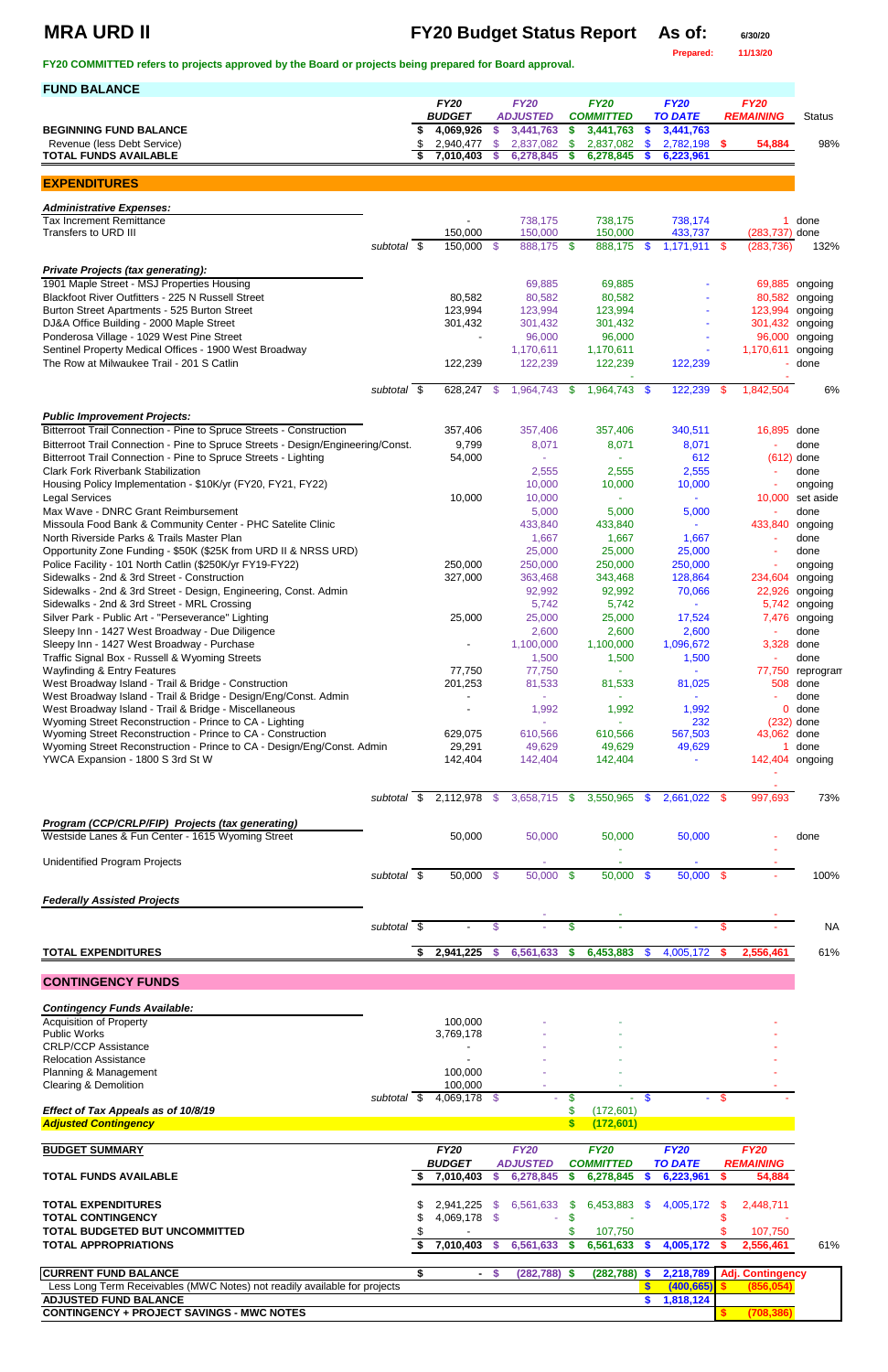## **MRA URD III FY20 Budget Status Report** As of: 6/30/20

**Prepared: 11/13/20**

| <b>BUDGET</b><br><b>ADJUSTED</b><br><b>COMMITTED</b><br><b>TO DATE</b><br><b>REMAINING</b><br>2,698,735<br>3,061,845 \$<br>3,061,845<br>$\sqrt[6]{3}$<br>3,061,845<br>\$<br>4,442,266<br>-\$<br>$3,427,512$ \$<br>4,344,790 \$<br>4,344,790<br>\$<br>917,278 79%<br><b>TOTAL FUNDS AVAILABLE</b><br>\$<br>7,141,001<br>7,406,635<br>7,406,635<br>6,489,357<br>- \$<br>\$<br><b>Administrative Expenses:</b><br>14,037<br>620,700<br>620,700<br>620,700<br>606,663<br>9,126<br>9,126<br>9,126<br>6,858<br>2,268<br><b>Purchased Services</b><br>347,591<br>339,407<br>339,407<br>339,407<br>(8, 184)<br>10,000<br>10,000<br><b>Grants &amp; Contributions</b><br>10,000<br>10,000<br>1,000,000<br>1,000,000<br>1,000,002<br>(2)<br><b>Capital Outlay</b><br>979,233 \$<br>1,979,233 \$<br>subtotal \$<br>1,979,233<br>1,961,114 \$<br>18,119 99%<br>-S<br>Aspen Grove Therapy & Wellness<br>104,200<br>104,200<br>104,200 ongoing<br>South Crossing (Woodbury) - Northeast Parcel - 3620 Brooks Street<br>78,847<br>64,822<br>14,025 done<br>78,847<br>94,499<br>done<br>454,941<br>268,716<br>186,225 done<br>454,941<br>454,941<br>Tremper's Kent Plaza - 1200-1210 West Kent Ave<br>226,100<br>226,100 ongoing<br>226,100<br>226,100<br>775,540 \$<br>333,538<br>530,550 39%<br>subtotal \$<br>864,088 \$<br>864,088<br>\$<br>-\$<br><b>Public Improvement Projects:</b><br>Brooks Street Corridor - TOD Infrastructure Study<br>33,689<br>3,644<br>40,861<br>33,689<br>30,045 ongoing<br>15,000<br>15,000<br>15,000<br>15,000 ongoing<br>10,000<br>10,000<br>10,000<br>10,000<br><b>Legal Services</b><br>10,000<br>10,000 set aside<br>Mary Avenue West - Bond - Street Trees<br>16,120<br>2,646<br>44,707<br>16,120<br>13,474<br>ongoing<br>done<br>Missoula County Fairgrounds - 1101 South Avenue West<br>1,155,500<br>1,155,500<br>1,155,500<br>1,155,500 ongoing<br>$\sim$<br>MRL Bond COI - Remaining to Transfer to DS<br>4,219<br>4,219<br>4,219 ongoing<br>4,219<br>$\blacksquare$<br>11,729<br>131,175 ongoing<br>219,433<br>142,904<br>142,904<br>5,517<br>5,517<br>5,517 ongoing<br>22,305<br>16,110<br>MRL Park - 1930 South Avenue West - Design, Engineering, Const. Admin<br>16,110<br>404<br>15,706 ongoing<br>MRL Park - 1930 South Avenue West - Misc<br>14,908<br>$(14,908)$ ongoing<br>375,000<br>383,899<br>383,899<br>112,401<br>271,498 ongoing<br>145,753<br>145,753<br>119,390<br>26,363 ongoing<br><b>Street Trees</b><br>8,164<br>8,164<br>24,953<br>1,554<br>6,610 ongoing<br><b>Wayfinding &amp; Entry Features</b><br>125,750<br>125,750<br>125,750 reprogram f<br>$\sqrt{3}$<br>2,037,728<br>2,072,625<br>1,936,875<br>276,675<br>1,795,950 13%<br>- \$<br>- \$<br>subtotal<br>- \$<br>- \$<br><b>Uncommitted Program Funds</b><br>Aspen Grove Therapy & Wellness<br>50,000 ongoing<br>50,000<br>50,000<br>43,986<br>43,986<br>43,986<br>done<br>Cornerstone Dental - 3111 Grant Street<br>50,000<br>50,000<br>50,000<br>50,000<br>done<br>Dram Shop Central - 2700 Paxson Street<br>50,000<br>50,000<br>50,000<br>50,000 ongoing<br>50,000<br>50,000<br>50,000<br>done<br>150,000<br>150,000<br>100,000 done<br>150,000<br>50,000<br>Tremper's Kent Plaza - 1200-1210 West Kent Ave<br>150,000<br>150,000<br>150,000<br>150,000 ongoing<br>400,000 \$<br>543,986 \$<br>543,986 \$<br>193,986 \$<br>350,000 36%<br>subtotal \$<br><b>Federally Assisted Projects</b><br>$\blacksquare$<br>subtotal $\overline{\$}$<br>$\sqrt{3}$<br>$-$ \$<br>\$<br>-\$<br>$\omega_{\rm c}$<br>$\equiv$<br>4,192,501<br>\$<br>$\sqrt{5}$<br>5,459,932 \$<br>5,324,182<br>2,765,313<br>2,694,619 51%<br>$\mathbf{s}$<br><b>CONTINGENCY FUNDS</b><br><b>Contingency Funds Available:</b><br>400,000<br>500,000<br>500,000<br>500,000<br>100,000<br>100,000<br>100,000<br>100,000<br><b>Acquisition of Property</b><br><b>Public Works</b><br>2,248,500<br>1,146,703<br>1,146,703<br>1,146,703<br>100,000<br>100,000<br>100,000<br>100,000<br>Planning & Management<br>100,000<br>100,000<br>100,000<br>100,000<br>subtotal \$ 2,548,500 \$<br>1,446,703<br>\$<br>- \$<br>1,446,703<br>1,446,703 \$<br>Effect of Tax Appeals as of 10/8/19<br>\$<br>(191, 852)<br><b>Adjusted Contingency</b><br>$\mathbf{s}$<br>1,254,851<br><b>FY20</b><br><b>FY20</b><br><b>FY20</b><br><b>FY20</b><br><b>FY20</b><br><b>BUDGET</b><br><b>ADJUSTED</b><br><b>COMMITTED</b><br><b>TO DATE</b><br><b>REMAINING</b><br>7,406,635<br><b>TOTAL FUNDS AVAILABLE</b><br>\$<br>7,141,001<br>\$<br>7,406,635<br>6,489,357<br>917,278<br><b>S</b><br>S<br><b>S</b><br>4,192,501<br>5,459,932 \$<br>2,765,313<br>2,558,869<br>5,324,182<br>- \$<br><sup>\$</sup><br>-\$<br>\$<br>400,000 \$<br>500,000 \$<br>500,000<br>500,000<br><b>TOTAL CONTINGENCY</b><br>2,548,500 \$<br>1,446,703<br>1,446,703<br>1,446,703<br>\$<br>135,750<br>\$<br>135,750<br>7,141,001<br>4,641,322 37%<br>\$<br>7,406,635<br>7,406,635<br>2,765,313<br>- \$<br>- 5<br><b>CURRENT FUND BALANCE</b><br>3,724,044<br><b>Adj. Contingency</b><br>\$<br>\$<br>\$<br>$\blacksquare$<br>٠<br>Less Long Term Receivables (MWC Notes & FIP Notes) not readily available for projects<br>\$<br>(391, 191)<br>863,660<br>3,332,853<br>\$. | <b>FUND BALANCE</b>                                                                     |  |             |             |             |             |             | <b>Status</b> |
|-----------------------------------------------------------------------------------------------------------------------------------------------------------------------------------------------------------------------------------------------------------------------------------------------------------------------------------------------------------------------------------------------------------------------------------------------------------------------------------------------------------------------------------------------------------------------------------------------------------------------------------------------------------------------------------------------------------------------------------------------------------------------------------------------------------------------------------------------------------------------------------------------------------------------------------------------------------------------------------------------------------------------------------------------------------------------------------------------------------------------------------------------------------------------------------------------------------------------------------------------------------------------------------------------------------------------------------------------------------------------------------------------------------------------------------------------------------------------------------------------------------------------------------------------------------------------------------------------------------------------------------------------------------------------------------------------------------------------------------------------------------------------------------------------------------------------------------------------------------------------------------------------------------------------------------------------------------------------------------------------------------------------------------------------------------------------------------------------------------------------------------------------------------------------------------------------------------------------------------------------------------------------------------------------------------------------------------------------------------------------------------------------------------------------------------------------------------------------------------------------------------------------------------------------------------------------------------------------------------------------------------------------------------------------------------------------------------------------------------------------------------------------------------------------------------------------------------------------------------------------------------------------------------------------------------------------------------------------------------------------------------------------------------------------------------------------------------------------------------------------------------------------------------------------------------------------------------------------------------------------------------------------------------------------------------------------------------------------------------------------------------------------------------------------------------------------------------------------------------------------------------------------------------------------------------------------------------------------------------------------------------------------------------------------------------------------------------------------------------------------------------------------------------------------------------------------------------------------------------------------------------------------------------------------------------------------------------------------------------------------------------------------------------------------------------------------------------------------------------------------------------------------------------------------------------------------------------------------------------------------------------------------------------------------------------------------------------------------------------------------------------------------------------------------------------------------------------------------------------------------------------------------------------------------------------------------------------------------------------------------------------------------------------------------------------------------------------------------------------------------------------------------------------------------------------------------------------------------------------------------------------------------------------------------------------------------------------------------------------------------------------------------------------------------------------------------------------------------------------------------------------------------------------------------------------------------------|-----------------------------------------------------------------------------------------|--|-------------|-------------|-------------|-------------|-------------|---------------|
|                                                                                                                                                                                                                                                                                                                                                                                                                                                                                                                                                                                                                                                                                                                                                                                                                                                                                                                                                                                                                                                                                                                                                                                                                                                                                                                                                                                                                                                                                                                                                                                                                                                                                                                                                                                                                                                                                                                                                                                                                                                                                                                                                                                                                                                                                                                                                                                                                                                                                                                                                                                                                                                                                                                                                                                                                                                                                                                                                                                                                                                                                                                                                                                                                                                                                                                                                                                                                                                                                                                                                                                                                                                                                                                                                                                                                                                                                                                                                                                                                                                                                                                                                                                                                                                                                                                                                                                                                                                                                                                                                                                                                                                                                                                                                                                                                                                                                                                                                                                                                                                                                                                                                                                                     |                                                                                         |  | <b>FY20</b> | <b>FY20</b> | <b>FY20</b> | <b>FY20</b> | <b>FY20</b> | %             |
|                                                                                                                                                                                                                                                                                                                                                                                                                                                                                                                                                                                                                                                                                                                                                                                                                                                                                                                                                                                                                                                                                                                                                                                                                                                                                                                                                                                                                                                                                                                                                                                                                                                                                                                                                                                                                                                                                                                                                                                                                                                                                                                                                                                                                                                                                                                                                                                                                                                                                                                                                                                                                                                                                                                                                                                                                                                                                                                                                                                                                                                                                                                                                                                                                                                                                                                                                                                                                                                                                                                                                                                                                                                                                                                                                                                                                                                                                                                                                                                                                                                                                                                                                                                                                                                                                                                                                                                                                                                                                                                                                                                                                                                                                                                                                                                                                                                                                                                                                                                                                                                                                                                                                                                                     | <b>BEGINNING FUND BALANCE</b>                                                           |  |             |             |             |             |             |               |
|                                                                                                                                                                                                                                                                                                                                                                                                                                                                                                                                                                                                                                                                                                                                                                                                                                                                                                                                                                                                                                                                                                                                                                                                                                                                                                                                                                                                                                                                                                                                                                                                                                                                                                                                                                                                                                                                                                                                                                                                                                                                                                                                                                                                                                                                                                                                                                                                                                                                                                                                                                                                                                                                                                                                                                                                                                                                                                                                                                                                                                                                                                                                                                                                                                                                                                                                                                                                                                                                                                                                                                                                                                                                                                                                                                                                                                                                                                                                                                                                                                                                                                                                                                                                                                                                                                                                                                                                                                                                                                                                                                                                                                                                                                                                                                                                                                                                                                                                                                                                                                                                                                                                                                                                     | Revenue (less Debt Service)                                                             |  |             |             |             |             |             |               |
|                                                                                                                                                                                                                                                                                                                                                                                                                                                                                                                                                                                                                                                                                                                                                                                                                                                                                                                                                                                                                                                                                                                                                                                                                                                                                                                                                                                                                                                                                                                                                                                                                                                                                                                                                                                                                                                                                                                                                                                                                                                                                                                                                                                                                                                                                                                                                                                                                                                                                                                                                                                                                                                                                                                                                                                                                                                                                                                                                                                                                                                                                                                                                                                                                                                                                                                                                                                                                                                                                                                                                                                                                                                                                                                                                                                                                                                                                                                                                                                                                                                                                                                                                                                                                                                                                                                                                                                                                                                                                                                                                                                                                                                                                                                                                                                                                                                                                                                                                                                                                                                                                                                                                                                                     |                                                                                         |  |             |             |             |             |             |               |
|                                                                                                                                                                                                                                                                                                                                                                                                                                                                                                                                                                                                                                                                                                                                                                                                                                                                                                                                                                                                                                                                                                                                                                                                                                                                                                                                                                                                                                                                                                                                                                                                                                                                                                                                                                                                                                                                                                                                                                                                                                                                                                                                                                                                                                                                                                                                                                                                                                                                                                                                                                                                                                                                                                                                                                                                                                                                                                                                                                                                                                                                                                                                                                                                                                                                                                                                                                                                                                                                                                                                                                                                                                                                                                                                                                                                                                                                                                                                                                                                                                                                                                                                                                                                                                                                                                                                                                                                                                                                                                                                                                                                                                                                                                                                                                                                                                                                                                                                                                                                                                                                                                                                                                                                     | <b>EXPENDITURES</b>                                                                     |  |             |             |             |             |             |               |
|                                                                                                                                                                                                                                                                                                                                                                                                                                                                                                                                                                                                                                                                                                                                                                                                                                                                                                                                                                                                                                                                                                                                                                                                                                                                                                                                                                                                                                                                                                                                                                                                                                                                                                                                                                                                                                                                                                                                                                                                                                                                                                                                                                                                                                                                                                                                                                                                                                                                                                                                                                                                                                                                                                                                                                                                                                                                                                                                                                                                                                                                                                                                                                                                                                                                                                                                                                                                                                                                                                                                                                                                                                                                                                                                                                                                                                                                                                                                                                                                                                                                                                                                                                                                                                                                                                                                                                                                                                                                                                                                                                                                                                                                                                                                                                                                                                                                                                                                                                                                                                                                                                                                                                                                     |                                                                                         |  |             |             |             |             |             |               |
|                                                                                                                                                                                                                                                                                                                                                                                                                                                                                                                                                                                                                                                                                                                                                                                                                                                                                                                                                                                                                                                                                                                                                                                                                                                                                                                                                                                                                                                                                                                                                                                                                                                                                                                                                                                                                                                                                                                                                                                                                                                                                                                                                                                                                                                                                                                                                                                                                                                                                                                                                                                                                                                                                                                                                                                                                                                                                                                                                                                                                                                                                                                                                                                                                                                                                                                                                                                                                                                                                                                                                                                                                                                                                                                                                                                                                                                                                                                                                                                                                                                                                                                                                                                                                                                                                                                                                                                                                                                                                                                                                                                                                                                                                                                                                                                                                                                                                                                                                                                                                                                                                                                                                                                                     | <b>Personnel Services</b>                                                               |  |             |             |             |             |             |               |
|                                                                                                                                                                                                                                                                                                                                                                                                                                                                                                                                                                                                                                                                                                                                                                                                                                                                                                                                                                                                                                                                                                                                                                                                                                                                                                                                                                                                                                                                                                                                                                                                                                                                                                                                                                                                                                                                                                                                                                                                                                                                                                                                                                                                                                                                                                                                                                                                                                                                                                                                                                                                                                                                                                                                                                                                                                                                                                                                                                                                                                                                                                                                                                                                                                                                                                                                                                                                                                                                                                                                                                                                                                                                                                                                                                                                                                                                                                                                                                                                                                                                                                                                                                                                                                                                                                                                                                                                                                                                                                                                                                                                                                                                                                                                                                                                                                                                                                                                                                                                                                                                                                                                                                                                     | Supplies                                                                                |  |             |             |             |             |             |               |
|                                                                                                                                                                                                                                                                                                                                                                                                                                                                                                                                                                                                                                                                                                                                                                                                                                                                                                                                                                                                                                                                                                                                                                                                                                                                                                                                                                                                                                                                                                                                                                                                                                                                                                                                                                                                                                                                                                                                                                                                                                                                                                                                                                                                                                                                                                                                                                                                                                                                                                                                                                                                                                                                                                                                                                                                                                                                                                                                                                                                                                                                                                                                                                                                                                                                                                                                                                                                                                                                                                                                                                                                                                                                                                                                                                                                                                                                                                                                                                                                                                                                                                                                                                                                                                                                                                                                                                                                                                                                                                                                                                                                                                                                                                                                                                                                                                                                                                                                                                                                                                                                                                                                                                                                     |                                                                                         |  |             |             |             |             |             |               |
|                                                                                                                                                                                                                                                                                                                                                                                                                                                                                                                                                                                                                                                                                                                                                                                                                                                                                                                                                                                                                                                                                                                                                                                                                                                                                                                                                                                                                                                                                                                                                                                                                                                                                                                                                                                                                                                                                                                                                                                                                                                                                                                                                                                                                                                                                                                                                                                                                                                                                                                                                                                                                                                                                                                                                                                                                                                                                                                                                                                                                                                                                                                                                                                                                                                                                                                                                                                                                                                                                                                                                                                                                                                                                                                                                                                                                                                                                                                                                                                                                                                                                                                                                                                                                                                                                                                                                                                                                                                                                                                                                                                                                                                                                                                                                                                                                                                                                                                                                                                                                                                                                                                                                                                                     | Tax Increment Remittance                                                                |  |             |             |             |             |             |               |
|                                                                                                                                                                                                                                                                                                                                                                                                                                                                                                                                                                                                                                                                                                                                                                                                                                                                                                                                                                                                                                                                                                                                                                                                                                                                                                                                                                                                                                                                                                                                                                                                                                                                                                                                                                                                                                                                                                                                                                                                                                                                                                                                                                                                                                                                                                                                                                                                                                                                                                                                                                                                                                                                                                                                                                                                                                                                                                                                                                                                                                                                                                                                                                                                                                                                                                                                                                                                                                                                                                                                                                                                                                                                                                                                                                                                                                                                                                                                                                                                                                                                                                                                                                                                                                                                                                                                                                                                                                                                                                                                                                                                                                                                                                                                                                                                                                                                                                                                                                                                                                                                                                                                                                                                     |                                                                                         |  |             |             |             |             |             |               |
|                                                                                                                                                                                                                                                                                                                                                                                                                                                                                                                                                                                                                                                                                                                                                                                                                                                                                                                                                                                                                                                                                                                                                                                                                                                                                                                                                                                                                                                                                                                                                                                                                                                                                                                                                                                                                                                                                                                                                                                                                                                                                                                                                                                                                                                                                                                                                                                                                                                                                                                                                                                                                                                                                                                                                                                                                                                                                                                                                                                                                                                                                                                                                                                                                                                                                                                                                                                                                                                                                                                                                                                                                                                                                                                                                                                                                                                                                                                                                                                                                                                                                                                                                                                                                                                                                                                                                                                                                                                                                                                                                                                                                                                                                                                                                                                                                                                                                                                                                                                                                                                                                                                                                                                                     |                                                                                         |  |             |             |             |             |             |               |
|                                                                                                                                                                                                                                                                                                                                                                                                                                                                                                                                                                                                                                                                                                                                                                                                                                                                                                                                                                                                                                                                                                                                                                                                                                                                                                                                                                                                                                                                                                                                                                                                                                                                                                                                                                                                                                                                                                                                                                                                                                                                                                                                                                                                                                                                                                                                                                                                                                                                                                                                                                                                                                                                                                                                                                                                                                                                                                                                                                                                                                                                                                                                                                                                                                                                                                                                                                                                                                                                                                                                                                                                                                                                                                                                                                                                                                                                                                                                                                                                                                                                                                                                                                                                                                                                                                                                                                                                                                                                                                                                                                                                                                                                                                                                                                                                                                                                                                                                                                                                                                                                                                                                                                                                     | <b>Private Projects (tax generating):</b>                                               |  |             |             |             |             |             |               |
|                                                                                                                                                                                                                                                                                                                                                                                                                                                                                                                                                                                                                                                                                                                                                                                                                                                                                                                                                                                                                                                                                                                                                                                                                                                                                                                                                                                                                                                                                                                                                                                                                                                                                                                                                                                                                                                                                                                                                                                                                                                                                                                                                                                                                                                                                                                                                                                                                                                                                                                                                                                                                                                                                                                                                                                                                                                                                                                                                                                                                                                                                                                                                                                                                                                                                                                                                                                                                                                                                                                                                                                                                                                                                                                                                                                                                                                                                                                                                                                                                                                                                                                                                                                                                                                                                                                                                                                                                                                                                                                                                                                                                                                                                                                                                                                                                                                                                                                                                                                                                                                                                                                                                                                                     |                                                                                         |  |             |             |             |             |             |               |
|                                                                                                                                                                                                                                                                                                                                                                                                                                                                                                                                                                                                                                                                                                                                                                                                                                                                                                                                                                                                                                                                                                                                                                                                                                                                                                                                                                                                                                                                                                                                                                                                                                                                                                                                                                                                                                                                                                                                                                                                                                                                                                                                                                                                                                                                                                                                                                                                                                                                                                                                                                                                                                                                                                                                                                                                                                                                                                                                                                                                                                                                                                                                                                                                                                                                                                                                                                                                                                                                                                                                                                                                                                                                                                                                                                                                                                                                                                                                                                                                                                                                                                                                                                                                                                                                                                                                                                                                                                                                                                                                                                                                                                                                                                                                                                                                                                                                                                                                                                                                                                                                                                                                                                                                     | South Crossing (Woodbury) - Ph 2 - Demo & Pub. Imp.                                     |  |             |             |             |             |             |               |
|                                                                                                                                                                                                                                                                                                                                                                                                                                                                                                                                                                                                                                                                                                                                                                                                                                                                                                                                                                                                                                                                                                                                                                                                                                                                                                                                                                                                                                                                                                                                                                                                                                                                                                                                                                                                                                                                                                                                                                                                                                                                                                                                                                                                                                                                                                                                                                                                                                                                                                                                                                                                                                                                                                                                                                                                                                                                                                                                                                                                                                                                                                                                                                                                                                                                                                                                                                                                                                                                                                                                                                                                                                                                                                                                                                                                                                                                                                                                                                                                                                                                                                                                                                                                                                                                                                                                                                                                                                                                                                                                                                                                                                                                                                                                                                                                                                                                                                                                                                                                                                                                                                                                                                                                     | Stockman Bank - 3601 & 3611 Brooks Street                                               |  |             |             |             |             |             |               |
|                                                                                                                                                                                                                                                                                                                                                                                                                                                                                                                                                                                                                                                                                                                                                                                                                                                                                                                                                                                                                                                                                                                                                                                                                                                                                                                                                                                                                                                                                                                                                                                                                                                                                                                                                                                                                                                                                                                                                                                                                                                                                                                                                                                                                                                                                                                                                                                                                                                                                                                                                                                                                                                                                                                                                                                                                                                                                                                                                                                                                                                                                                                                                                                                                                                                                                                                                                                                                                                                                                                                                                                                                                                                                                                                                                                                                                                                                                                                                                                                                                                                                                                                                                                                                                                                                                                                                                                                                                                                                                                                                                                                                                                                                                                                                                                                                                                                                                                                                                                                                                                                                                                                                                                                     |                                                                                         |  |             |             |             |             |             |               |
|                                                                                                                                                                                                                                                                                                                                                                                                                                                                                                                                                                                                                                                                                                                                                                                                                                                                                                                                                                                                                                                                                                                                                                                                                                                                                                                                                                                                                                                                                                                                                                                                                                                                                                                                                                                                                                                                                                                                                                                                                                                                                                                                                                                                                                                                                                                                                                                                                                                                                                                                                                                                                                                                                                                                                                                                                                                                                                                                                                                                                                                                                                                                                                                                                                                                                                                                                                                                                                                                                                                                                                                                                                                                                                                                                                                                                                                                                                                                                                                                                                                                                                                                                                                                                                                                                                                                                                                                                                                                                                                                                                                                                                                                                                                                                                                                                                                                                                                                                                                                                                                                                                                                                                                                     |                                                                                         |  |             |             |             |             |             |               |
|                                                                                                                                                                                                                                                                                                                                                                                                                                                                                                                                                                                                                                                                                                                                                                                                                                                                                                                                                                                                                                                                                                                                                                                                                                                                                                                                                                                                                                                                                                                                                                                                                                                                                                                                                                                                                                                                                                                                                                                                                                                                                                                                                                                                                                                                                                                                                                                                                                                                                                                                                                                                                                                                                                                                                                                                                                                                                                                                                                                                                                                                                                                                                                                                                                                                                                                                                                                                                                                                                                                                                                                                                                                                                                                                                                                                                                                                                                                                                                                                                                                                                                                                                                                                                                                                                                                                                                                                                                                                                                                                                                                                                                                                                                                                                                                                                                                                                                                                                                                                                                                                                                                                                                                                     |                                                                                         |  |             |             |             |             |             |               |
|                                                                                                                                                                                                                                                                                                                                                                                                                                                                                                                                                                                                                                                                                                                                                                                                                                                                                                                                                                                                                                                                                                                                                                                                                                                                                                                                                                                                                                                                                                                                                                                                                                                                                                                                                                                                                                                                                                                                                                                                                                                                                                                                                                                                                                                                                                                                                                                                                                                                                                                                                                                                                                                                                                                                                                                                                                                                                                                                                                                                                                                                                                                                                                                                                                                                                                                                                                                                                                                                                                                                                                                                                                                                                                                                                                                                                                                                                                                                                                                                                                                                                                                                                                                                                                                                                                                                                                                                                                                                                                                                                                                                                                                                                                                                                                                                                                                                                                                                                                                                                                                                                                                                                                                                     |                                                                                         |  |             |             |             |             |             |               |
|                                                                                                                                                                                                                                                                                                                                                                                                                                                                                                                                                                                                                                                                                                                                                                                                                                                                                                                                                                                                                                                                                                                                                                                                                                                                                                                                                                                                                                                                                                                                                                                                                                                                                                                                                                                                                                                                                                                                                                                                                                                                                                                                                                                                                                                                                                                                                                                                                                                                                                                                                                                                                                                                                                                                                                                                                                                                                                                                                                                                                                                                                                                                                                                                                                                                                                                                                                                                                                                                                                                                                                                                                                                                                                                                                                                                                                                                                                                                                                                                                                                                                                                                                                                                                                                                                                                                                                                                                                                                                                                                                                                                                                                                                                                                                                                                                                                                                                                                                                                                                                                                                                                                                                                                     | Fire Hydrant - Dore Lane/Brooks Street                                                  |  |             |             |             |             |             |               |
|                                                                                                                                                                                                                                                                                                                                                                                                                                                                                                                                                                                                                                                                                                                                                                                                                                                                                                                                                                                                                                                                                                                                                                                                                                                                                                                                                                                                                                                                                                                                                                                                                                                                                                                                                                                                                                                                                                                                                                                                                                                                                                                                                                                                                                                                                                                                                                                                                                                                                                                                                                                                                                                                                                                                                                                                                                                                                                                                                                                                                                                                                                                                                                                                                                                                                                                                                                                                                                                                                                                                                                                                                                                                                                                                                                                                                                                                                                                                                                                                                                                                                                                                                                                                                                                                                                                                                                                                                                                                                                                                                                                                                                                                                                                                                                                                                                                                                                                                                                                                                                                                                                                                                                                                     | Housing Policy Implementation - \$10K/yr (FY20, FY21, FY22)                             |  |             |             |             |             |             | ongoing       |
|                                                                                                                                                                                                                                                                                                                                                                                                                                                                                                                                                                                                                                                                                                                                                                                                                                                                                                                                                                                                                                                                                                                                                                                                                                                                                                                                                                                                                                                                                                                                                                                                                                                                                                                                                                                                                                                                                                                                                                                                                                                                                                                                                                                                                                                                                                                                                                                                                                                                                                                                                                                                                                                                                                                                                                                                                                                                                                                                                                                                                                                                                                                                                                                                                                                                                                                                                                                                                                                                                                                                                                                                                                                                                                                                                                                                                                                                                                                                                                                                                                                                                                                                                                                                                                                                                                                                                                                                                                                                                                                                                                                                                                                                                                                                                                                                                                                                                                                                                                                                                                                                                                                                                                                                     |                                                                                         |  |             |             |             |             |             |               |
|                                                                                                                                                                                                                                                                                                                                                                                                                                                                                                                                                                                                                                                                                                                                                                                                                                                                                                                                                                                                                                                                                                                                                                                                                                                                                                                                                                                                                                                                                                                                                                                                                                                                                                                                                                                                                                                                                                                                                                                                                                                                                                                                                                                                                                                                                                                                                                                                                                                                                                                                                                                                                                                                                                                                                                                                                                                                                                                                                                                                                                                                                                                                                                                                                                                                                                                                                                                                                                                                                                                                                                                                                                                                                                                                                                                                                                                                                                                                                                                                                                                                                                                                                                                                                                                                                                                                                                                                                                                                                                                                                                                                                                                                                                                                                                                                                                                                                                                                                                                                                                                                                                                                                                                                     | Mary Avenue West - Bond - Transfer Out                                                  |  |             |             |             |             |             |               |
|                                                                                                                                                                                                                                                                                                                                                                                                                                                                                                                                                                                                                                                                                                                                                                                                                                                                                                                                                                                                                                                                                                                                                                                                                                                                                                                                                                                                                                                                                                                                                                                                                                                                                                                                                                                                                                                                                                                                                                                                                                                                                                                                                                                                                                                                                                                                                                                                                                                                                                                                                                                                                                                                                                                                                                                                                                                                                                                                                                                                                                                                                                                                                                                                                                                                                                                                                                                                                                                                                                                                                                                                                                                                                                                                                                                                                                                                                                                                                                                                                                                                                                                                                                                                                                                                                                                                                                                                                                                                                                                                                                                                                                                                                                                                                                                                                                                                                                                                                                                                                                                                                                                                                                                                     |                                                                                         |  |             |             |             |             |             |               |
|                                                                                                                                                                                                                                                                                                                                                                                                                                                                                                                                                                                                                                                                                                                                                                                                                                                                                                                                                                                                                                                                                                                                                                                                                                                                                                                                                                                                                                                                                                                                                                                                                                                                                                                                                                                                                                                                                                                                                                                                                                                                                                                                                                                                                                                                                                                                                                                                                                                                                                                                                                                                                                                                                                                                                                                                                                                                                                                                                                                                                                                                                                                                                                                                                                                                                                                                                                                                                                                                                                                                                                                                                                                                                                                                                                                                                                                                                                                                                                                                                                                                                                                                                                                                                                                                                                                                                                                                                                                                                                                                                                                                                                                                                                                                                                                                                                                                                                                                                                                                                                                                                                                                                                                                     | MRL Park - 1930 South Avenue West - Construction                                        |  |             |             |             |             |             |               |
|                                                                                                                                                                                                                                                                                                                                                                                                                                                                                                                                                                                                                                                                                                                                                                                                                                                                                                                                                                                                                                                                                                                                                                                                                                                                                                                                                                                                                                                                                                                                                                                                                                                                                                                                                                                                                                                                                                                                                                                                                                                                                                                                                                                                                                                                                                                                                                                                                                                                                                                                                                                                                                                                                                                                                                                                                                                                                                                                                                                                                                                                                                                                                                                                                                                                                                                                                                                                                                                                                                                                                                                                                                                                                                                                                                                                                                                                                                                                                                                                                                                                                                                                                                                                                                                                                                                                                                                                                                                                                                                                                                                                                                                                                                                                                                                                                                                                                                                                                                                                                                                                                                                                                                                                     | MRL Park - 1930 South Avenue West - Contingency                                         |  |             |             |             |             |             |               |
|                                                                                                                                                                                                                                                                                                                                                                                                                                                                                                                                                                                                                                                                                                                                                                                                                                                                                                                                                                                                                                                                                                                                                                                                                                                                                                                                                                                                                                                                                                                                                                                                                                                                                                                                                                                                                                                                                                                                                                                                                                                                                                                                                                                                                                                                                                                                                                                                                                                                                                                                                                                                                                                                                                                                                                                                                                                                                                                                                                                                                                                                                                                                                                                                                                                                                                                                                                                                                                                                                                                                                                                                                                                                                                                                                                                                                                                                                                                                                                                                                                                                                                                                                                                                                                                                                                                                                                                                                                                                                                                                                                                                                                                                                                                                                                                                                                                                                                                                                                                                                                                                                                                                                                                                     |                                                                                         |  |             |             |             |             |             |               |
|                                                                                                                                                                                                                                                                                                                                                                                                                                                                                                                                                                                                                                                                                                                                                                                                                                                                                                                                                                                                                                                                                                                                                                                                                                                                                                                                                                                                                                                                                                                                                                                                                                                                                                                                                                                                                                                                                                                                                                                                                                                                                                                                                                                                                                                                                                                                                                                                                                                                                                                                                                                                                                                                                                                                                                                                                                                                                                                                                                                                                                                                                                                                                                                                                                                                                                                                                                                                                                                                                                                                                                                                                                                                                                                                                                                                                                                                                                                                                                                                                                                                                                                                                                                                                                                                                                                                                                                                                                                                                                                                                                                                                                                                                                                                                                                                                                                                                                                                                                                                                                                                                                                                                                                                     | Sidewalks - URD III Northern - Construction                                             |  |             |             |             |             |             |               |
|                                                                                                                                                                                                                                                                                                                                                                                                                                                                                                                                                                                                                                                                                                                                                                                                                                                                                                                                                                                                                                                                                                                                                                                                                                                                                                                                                                                                                                                                                                                                                                                                                                                                                                                                                                                                                                                                                                                                                                                                                                                                                                                                                                                                                                                                                                                                                                                                                                                                                                                                                                                                                                                                                                                                                                                                                                                                                                                                                                                                                                                                                                                                                                                                                                                                                                                                                                                                                                                                                                                                                                                                                                                                                                                                                                                                                                                                                                                                                                                                                                                                                                                                                                                                                                                                                                                                                                                                                                                                                                                                                                                                                                                                                                                                                                                                                                                                                                                                                                                                                                                                                                                                                                                                     | Sidewalks - URD III Northern - Design/Eng/Const. Admin                                  |  |             |             |             |             |             |               |
|                                                                                                                                                                                                                                                                                                                                                                                                                                                                                                                                                                                                                                                                                                                                                                                                                                                                                                                                                                                                                                                                                                                                                                                                                                                                                                                                                                                                                                                                                                                                                                                                                                                                                                                                                                                                                                                                                                                                                                                                                                                                                                                                                                                                                                                                                                                                                                                                                                                                                                                                                                                                                                                                                                                                                                                                                                                                                                                                                                                                                                                                                                                                                                                                                                                                                                                                                                                                                                                                                                                                                                                                                                                                                                                                                                                                                                                                                                                                                                                                                                                                                                                                                                                                                                                                                                                                                                                                                                                                                                                                                                                                                                                                                                                                                                                                                                                                                                                                                                                                                                                                                                                                                                                                     |                                                                                         |  |             |             |             |             |             |               |
|                                                                                                                                                                                                                                                                                                                                                                                                                                                                                                                                                                                                                                                                                                                                                                                                                                                                                                                                                                                                                                                                                                                                                                                                                                                                                                                                                                                                                                                                                                                                                                                                                                                                                                                                                                                                                                                                                                                                                                                                                                                                                                                                                                                                                                                                                                                                                                                                                                                                                                                                                                                                                                                                                                                                                                                                                                                                                                                                                                                                                                                                                                                                                                                                                                                                                                                                                                                                                                                                                                                                                                                                                                                                                                                                                                                                                                                                                                                                                                                                                                                                                                                                                                                                                                                                                                                                                                                                                                                                                                                                                                                                                                                                                                                                                                                                                                                                                                                                                                                                                                                                                                                                                                                                     |                                                                                         |  |             |             |             |             |             |               |
|                                                                                                                                                                                                                                                                                                                                                                                                                                                                                                                                                                                                                                                                                                                                                                                                                                                                                                                                                                                                                                                                                                                                                                                                                                                                                                                                                                                                                                                                                                                                                                                                                                                                                                                                                                                                                                                                                                                                                                                                                                                                                                                                                                                                                                                                                                                                                                                                                                                                                                                                                                                                                                                                                                                                                                                                                                                                                                                                                                                                                                                                                                                                                                                                                                                                                                                                                                                                                                                                                                                                                                                                                                                                                                                                                                                                                                                                                                                                                                                                                                                                                                                                                                                                                                                                                                                                                                                                                                                                                                                                                                                                                                                                                                                                                                                                                                                                                                                                                                                                                                                                                                                                                                                                     |                                                                                         |  |             |             |             |             |             |               |
|                                                                                                                                                                                                                                                                                                                                                                                                                                                                                                                                                                                                                                                                                                                                                                                                                                                                                                                                                                                                                                                                                                                                                                                                                                                                                                                                                                                                                                                                                                                                                                                                                                                                                                                                                                                                                                                                                                                                                                                                                                                                                                                                                                                                                                                                                                                                                                                                                                                                                                                                                                                                                                                                                                                                                                                                                                                                                                                                                                                                                                                                                                                                                                                                                                                                                                                                                                                                                                                                                                                                                                                                                                                                                                                                                                                                                                                                                                                                                                                                                                                                                                                                                                                                                                                                                                                                                                                                                                                                                                                                                                                                                                                                                                                                                                                                                                                                                                                                                                                                                                                                                                                                                                                                     |                                                                                         |  |             |             |             |             |             |               |
|                                                                                                                                                                                                                                                                                                                                                                                                                                                                                                                                                                                                                                                                                                                                                                                                                                                                                                                                                                                                                                                                                                                                                                                                                                                                                                                                                                                                                                                                                                                                                                                                                                                                                                                                                                                                                                                                                                                                                                                                                                                                                                                                                                                                                                                                                                                                                                                                                                                                                                                                                                                                                                                                                                                                                                                                                                                                                                                                                                                                                                                                                                                                                                                                                                                                                                                                                                                                                                                                                                                                                                                                                                                                                                                                                                                                                                                                                                                                                                                                                                                                                                                                                                                                                                                                                                                                                                                                                                                                                                                                                                                                                                                                                                                                                                                                                                                                                                                                                                                                                                                                                                                                                                                                     | <b>Façade Improvement Program Projects (tax generating)</b>                             |  |             |             |             |             |             |               |
|                                                                                                                                                                                                                                                                                                                                                                                                                                                                                                                                                                                                                                                                                                                                                                                                                                                                                                                                                                                                                                                                                                                                                                                                                                                                                                                                                                                                                                                                                                                                                                                                                                                                                                                                                                                                                                                                                                                                                                                                                                                                                                                                                                                                                                                                                                                                                                                                                                                                                                                                                                                                                                                                                                                                                                                                                                                                                                                                                                                                                                                                                                                                                                                                                                                                                                                                                                                                                                                                                                                                                                                                                                                                                                                                                                                                                                                                                                                                                                                                                                                                                                                                                                                                                                                                                                                                                                                                                                                                                                                                                                                                                                                                                                                                                                                                                                                                                                                                                                                                                                                                                                                                                                                                     |                                                                                         |  |             |             |             |             |             |               |
|                                                                                                                                                                                                                                                                                                                                                                                                                                                                                                                                                                                                                                                                                                                                                                                                                                                                                                                                                                                                                                                                                                                                                                                                                                                                                                                                                                                                                                                                                                                                                                                                                                                                                                                                                                                                                                                                                                                                                                                                                                                                                                                                                                                                                                                                                                                                                                                                                                                                                                                                                                                                                                                                                                                                                                                                                                                                                                                                                                                                                                                                                                                                                                                                                                                                                                                                                                                                                                                                                                                                                                                                                                                                                                                                                                                                                                                                                                                                                                                                                                                                                                                                                                                                                                                                                                                                                                                                                                                                                                                                                                                                                                                                                                                                                                                                                                                                                                                                                                                                                                                                                                                                                                                                     | Big Dipper - 2700 Paxson Street - Ste F                                                 |  |             |             |             |             |             |               |
|                                                                                                                                                                                                                                                                                                                                                                                                                                                                                                                                                                                                                                                                                                                                                                                                                                                                                                                                                                                                                                                                                                                                                                                                                                                                                                                                                                                                                                                                                                                                                                                                                                                                                                                                                                                                                                                                                                                                                                                                                                                                                                                                                                                                                                                                                                                                                                                                                                                                                                                                                                                                                                                                                                                                                                                                                                                                                                                                                                                                                                                                                                                                                                                                                                                                                                                                                                                                                                                                                                                                                                                                                                                                                                                                                                                                                                                                                                                                                                                                                                                                                                                                                                                                                                                                                                                                                                                                                                                                                                                                                                                                                                                                                                                                                                                                                                                                                                                                                                                                                                                                                                                                                                                                     |                                                                                         |  |             |             |             |             |             |               |
|                                                                                                                                                                                                                                                                                                                                                                                                                                                                                                                                                                                                                                                                                                                                                                                                                                                                                                                                                                                                                                                                                                                                                                                                                                                                                                                                                                                                                                                                                                                                                                                                                                                                                                                                                                                                                                                                                                                                                                                                                                                                                                                                                                                                                                                                                                                                                                                                                                                                                                                                                                                                                                                                                                                                                                                                                                                                                                                                                                                                                                                                                                                                                                                                                                                                                                                                                                                                                                                                                                                                                                                                                                                                                                                                                                                                                                                                                                                                                                                                                                                                                                                                                                                                                                                                                                                                                                                                                                                                                                                                                                                                                                                                                                                                                                                                                                                                                                                                                                                                                                                                                                                                                                                                     | Fine Line Building - 2505 S Russell Street                                              |  |             |             |             |             |             |               |
|                                                                                                                                                                                                                                                                                                                                                                                                                                                                                                                                                                                                                                                                                                                                                                                                                                                                                                                                                                                                                                                                                                                                                                                                                                                                                                                                                                                                                                                                                                                                                                                                                                                                                                                                                                                                                                                                                                                                                                                                                                                                                                                                                                                                                                                                                                                                                                                                                                                                                                                                                                                                                                                                                                                                                                                                                                                                                                                                                                                                                                                                                                                                                                                                                                                                                                                                                                                                                                                                                                                                                                                                                                                                                                                                                                                                                                                                                                                                                                                                                                                                                                                                                                                                                                                                                                                                                                                                                                                                                                                                                                                                                                                                                                                                                                                                                                                                                                                                                                                                                                                                                                                                                                                                     | The Trail Head - 2505 Garfield Street                                                   |  |             |             |             |             |             |               |
|                                                                                                                                                                                                                                                                                                                                                                                                                                                                                                                                                                                                                                                                                                                                                                                                                                                                                                                                                                                                                                                                                                                                                                                                                                                                                                                                                                                                                                                                                                                                                                                                                                                                                                                                                                                                                                                                                                                                                                                                                                                                                                                                                                                                                                                                                                                                                                                                                                                                                                                                                                                                                                                                                                                                                                                                                                                                                                                                                                                                                                                                                                                                                                                                                                                                                                                                                                                                                                                                                                                                                                                                                                                                                                                                                                                                                                                                                                                                                                                                                                                                                                                                                                                                                                                                                                                                                                                                                                                                                                                                                                                                                                                                                                                                                                                                                                                                                                                                                                                                                                                                                                                                                                                                     |                                                                                         |  |             |             |             |             |             |               |
|                                                                                                                                                                                                                                                                                                                                                                                                                                                                                                                                                                                                                                                                                                                                                                                                                                                                                                                                                                                                                                                                                                                                                                                                                                                                                                                                                                                                                                                                                                                                                                                                                                                                                                                                                                                                                                                                                                                                                                                                                                                                                                                                                                                                                                                                                                                                                                                                                                                                                                                                                                                                                                                                                                                                                                                                                                                                                                                                                                                                                                                                                                                                                                                                                                                                                                                                                                                                                                                                                                                                                                                                                                                                                                                                                                                                                                                                                                                                                                                                                                                                                                                                                                                                                                                                                                                                                                                                                                                                                                                                                                                                                                                                                                                                                                                                                                                                                                                                                                                                                                                                                                                                                                                                     |                                                                                         |  |             |             |             |             |             |               |
|                                                                                                                                                                                                                                                                                                                                                                                                                                                                                                                                                                                                                                                                                                                                                                                                                                                                                                                                                                                                                                                                                                                                                                                                                                                                                                                                                                                                                                                                                                                                                                                                                                                                                                                                                                                                                                                                                                                                                                                                                                                                                                                                                                                                                                                                                                                                                                                                                                                                                                                                                                                                                                                                                                                                                                                                                                                                                                                                                                                                                                                                                                                                                                                                                                                                                                                                                                                                                                                                                                                                                                                                                                                                                                                                                                                                                                                                                                                                                                                                                                                                                                                                                                                                                                                                                                                                                                                                                                                                                                                                                                                                                                                                                                                                                                                                                                                                                                                                                                                                                                                                                                                                                                                                     |                                                                                         |  |             |             |             |             |             |               |
|                                                                                                                                                                                                                                                                                                                                                                                                                                                                                                                                                                                                                                                                                                                                                                                                                                                                                                                                                                                                                                                                                                                                                                                                                                                                                                                                                                                                                                                                                                                                                                                                                                                                                                                                                                                                                                                                                                                                                                                                                                                                                                                                                                                                                                                                                                                                                                                                                                                                                                                                                                                                                                                                                                                                                                                                                                                                                                                                                                                                                                                                                                                                                                                                                                                                                                                                                                                                                                                                                                                                                                                                                                                                                                                                                                                                                                                                                                                                                                                                                                                                                                                                                                                                                                                                                                                                                                                                                                                                                                                                                                                                                                                                                                                                                                                                                                                                                                                                                                                                                                                                                                                                                                                                     |                                                                                         |  |             |             |             |             |             |               |
|                                                                                                                                                                                                                                                                                                                                                                                                                                                                                                                                                                                                                                                                                                                                                                                                                                                                                                                                                                                                                                                                                                                                                                                                                                                                                                                                                                                                                                                                                                                                                                                                                                                                                                                                                                                                                                                                                                                                                                                                                                                                                                                                                                                                                                                                                                                                                                                                                                                                                                                                                                                                                                                                                                                                                                                                                                                                                                                                                                                                                                                                                                                                                                                                                                                                                                                                                                                                                                                                                                                                                                                                                                                                                                                                                                                                                                                                                                                                                                                                                                                                                                                                                                                                                                                                                                                                                                                                                                                                                                                                                                                                                                                                                                                                                                                                                                                                                                                                                                                                                                                                                                                                                                                                     | None                                                                                    |  |             |             |             |             |             |               |
|                                                                                                                                                                                                                                                                                                                                                                                                                                                                                                                                                                                                                                                                                                                                                                                                                                                                                                                                                                                                                                                                                                                                                                                                                                                                                                                                                                                                                                                                                                                                                                                                                                                                                                                                                                                                                                                                                                                                                                                                                                                                                                                                                                                                                                                                                                                                                                                                                                                                                                                                                                                                                                                                                                                                                                                                                                                                                                                                                                                                                                                                                                                                                                                                                                                                                                                                                                                                                                                                                                                                                                                                                                                                                                                                                                                                                                                                                                                                                                                                                                                                                                                                                                                                                                                                                                                                                                                                                                                                                                                                                                                                                                                                                                                                                                                                                                                                                                                                                                                                                                                                                                                                                                                                     |                                                                                         |  |             |             |             |             |             |               |
|                                                                                                                                                                                                                                                                                                                                                                                                                                                                                                                                                                                                                                                                                                                                                                                                                                                                                                                                                                                                                                                                                                                                                                                                                                                                                                                                                                                                                                                                                                                                                                                                                                                                                                                                                                                                                                                                                                                                                                                                                                                                                                                                                                                                                                                                                                                                                                                                                                                                                                                                                                                                                                                                                                                                                                                                                                                                                                                                                                                                                                                                                                                                                                                                                                                                                                                                                                                                                                                                                                                                                                                                                                                                                                                                                                                                                                                                                                                                                                                                                                                                                                                                                                                                                                                                                                                                                                                                                                                                                                                                                                                                                                                                                                                                                                                                                                                                                                                                                                                                                                                                                                                                                                                                     | <b>TOTAL EXPENDITURES</b>                                                               |  |             |             |             |             |             |               |
|                                                                                                                                                                                                                                                                                                                                                                                                                                                                                                                                                                                                                                                                                                                                                                                                                                                                                                                                                                                                                                                                                                                                                                                                                                                                                                                                                                                                                                                                                                                                                                                                                                                                                                                                                                                                                                                                                                                                                                                                                                                                                                                                                                                                                                                                                                                                                                                                                                                                                                                                                                                                                                                                                                                                                                                                                                                                                                                                                                                                                                                                                                                                                                                                                                                                                                                                                                                                                                                                                                                                                                                                                                                                                                                                                                                                                                                                                                                                                                                                                                                                                                                                                                                                                                                                                                                                                                                                                                                                                                                                                                                                                                                                                                                                                                                                                                                                                                                                                                                                                                                                                                                                                                                                     |                                                                                         |  |             |             |             |             |             |               |
|                                                                                                                                                                                                                                                                                                                                                                                                                                                                                                                                                                                                                                                                                                                                                                                                                                                                                                                                                                                                                                                                                                                                                                                                                                                                                                                                                                                                                                                                                                                                                                                                                                                                                                                                                                                                                                                                                                                                                                                                                                                                                                                                                                                                                                                                                                                                                                                                                                                                                                                                                                                                                                                                                                                                                                                                                                                                                                                                                                                                                                                                                                                                                                                                                                                                                                                                                                                                                                                                                                                                                                                                                                                                                                                                                                                                                                                                                                                                                                                                                                                                                                                                                                                                                                                                                                                                                                                                                                                                                                                                                                                                                                                                                                                                                                                                                                                                                                                                                                                                                                                                                                                                                                                                     |                                                                                         |  |             |             |             |             |             |               |
|                                                                                                                                                                                                                                                                                                                                                                                                                                                                                                                                                                                                                                                                                                                                                                                                                                                                                                                                                                                                                                                                                                                                                                                                                                                                                                                                                                                                                                                                                                                                                                                                                                                                                                                                                                                                                                                                                                                                                                                                                                                                                                                                                                                                                                                                                                                                                                                                                                                                                                                                                                                                                                                                                                                                                                                                                                                                                                                                                                                                                                                                                                                                                                                                                                                                                                                                                                                                                                                                                                                                                                                                                                                                                                                                                                                                                                                                                                                                                                                                                                                                                                                                                                                                                                                                                                                                                                                                                                                                                                                                                                                                                                                                                                                                                                                                                                                                                                                                                                                                                                                                                                                                                                                                     |                                                                                         |  |             |             |             |             |             |               |
|                                                                                                                                                                                                                                                                                                                                                                                                                                                                                                                                                                                                                                                                                                                                                                                                                                                                                                                                                                                                                                                                                                                                                                                                                                                                                                                                                                                                                                                                                                                                                                                                                                                                                                                                                                                                                                                                                                                                                                                                                                                                                                                                                                                                                                                                                                                                                                                                                                                                                                                                                                                                                                                                                                                                                                                                                                                                                                                                                                                                                                                                                                                                                                                                                                                                                                                                                                                                                                                                                                                                                                                                                                                                                                                                                                                                                                                                                                                                                                                                                                                                                                                                                                                                                                                                                                                                                                                                                                                                                                                                                                                                                                                                                                                                                                                                                                                                                                                                                                                                                                                                                                                                                                                                     | Admin Year-End Set Aside                                                                |  |             |             |             |             |             |               |
|                                                                                                                                                                                                                                                                                                                                                                                                                                                                                                                                                                                                                                                                                                                                                                                                                                                                                                                                                                                                                                                                                                                                                                                                                                                                                                                                                                                                                                                                                                                                                                                                                                                                                                                                                                                                                                                                                                                                                                                                                                                                                                                                                                                                                                                                                                                                                                                                                                                                                                                                                                                                                                                                                                                                                                                                                                                                                                                                                                                                                                                                                                                                                                                                                                                                                                                                                                                                                                                                                                                                                                                                                                                                                                                                                                                                                                                                                                                                                                                                                                                                                                                                                                                                                                                                                                                                                                                                                                                                                                                                                                                                                                                                                                                                                                                                                                                                                                                                                                                                                                                                                                                                                                                                     |                                                                                         |  |             |             |             |             |             |               |
|                                                                                                                                                                                                                                                                                                                                                                                                                                                                                                                                                                                                                                                                                                                                                                                                                                                                                                                                                                                                                                                                                                                                                                                                                                                                                                                                                                                                                                                                                                                                                                                                                                                                                                                                                                                                                                                                                                                                                                                                                                                                                                                                                                                                                                                                                                                                                                                                                                                                                                                                                                                                                                                                                                                                                                                                                                                                                                                                                                                                                                                                                                                                                                                                                                                                                                                                                                                                                                                                                                                                                                                                                                                                                                                                                                                                                                                                                                                                                                                                                                                                                                                                                                                                                                                                                                                                                                                                                                                                                                                                                                                                                                                                                                                                                                                                                                                                                                                                                                                                                                                                                                                                                                                                     |                                                                                         |  |             |             |             |             |             |               |
|                                                                                                                                                                                                                                                                                                                                                                                                                                                                                                                                                                                                                                                                                                                                                                                                                                                                                                                                                                                                                                                                                                                                                                                                                                                                                                                                                                                                                                                                                                                                                                                                                                                                                                                                                                                                                                                                                                                                                                                                                                                                                                                                                                                                                                                                                                                                                                                                                                                                                                                                                                                                                                                                                                                                                                                                                                                                                                                                                                                                                                                                                                                                                                                                                                                                                                                                                                                                                                                                                                                                                                                                                                                                                                                                                                                                                                                                                                                                                                                                                                                                                                                                                                                                                                                                                                                                                                                                                                                                                                                                                                                                                                                                                                                                                                                                                                                                                                                                                                                                                                                                                                                                                                                                     | <b>MRA Programs</b>                                                                     |  |             |             |             |             |             |               |
|                                                                                                                                                                                                                                                                                                                                                                                                                                                                                                                                                                                                                                                                                                                                                                                                                                                                                                                                                                                                                                                                                                                                                                                                                                                                                                                                                                                                                                                                                                                                                                                                                                                                                                                                                                                                                                                                                                                                                                                                                                                                                                                                                                                                                                                                                                                                                                                                                                                                                                                                                                                                                                                                                                                                                                                                                                                                                                                                                                                                                                                                                                                                                                                                                                                                                                                                                                                                                                                                                                                                                                                                                                                                                                                                                                                                                                                                                                                                                                                                                                                                                                                                                                                                                                                                                                                                                                                                                                                                                                                                                                                                                                                                                                                                                                                                                                                                                                                                                                                                                                                                                                                                                                                                     | <b>Relocation Assistance</b>                                                            |  |             |             |             |             |             |               |
|                                                                                                                                                                                                                                                                                                                                                                                                                                                                                                                                                                                                                                                                                                                                                                                                                                                                                                                                                                                                                                                                                                                                                                                                                                                                                                                                                                                                                                                                                                                                                                                                                                                                                                                                                                                                                                                                                                                                                                                                                                                                                                                                                                                                                                                                                                                                                                                                                                                                                                                                                                                                                                                                                                                                                                                                                                                                                                                                                                                                                                                                                                                                                                                                                                                                                                                                                                                                                                                                                                                                                                                                                                                                                                                                                                                                                                                                                                                                                                                                                                                                                                                                                                                                                                                                                                                                                                                                                                                                                                                                                                                                                                                                                                                                                                                                                                                                                                                                                                                                                                                                                                                                                                                                     | <b>Clearing &amp; Demolition</b>                                                        |  |             |             |             |             |             |               |
|                                                                                                                                                                                                                                                                                                                                                                                                                                                                                                                                                                                                                                                                                                                                                                                                                                                                                                                                                                                                                                                                                                                                                                                                                                                                                                                                                                                                                                                                                                                                                                                                                                                                                                                                                                                                                                                                                                                                                                                                                                                                                                                                                                                                                                                                                                                                                                                                                                                                                                                                                                                                                                                                                                                                                                                                                                                                                                                                                                                                                                                                                                                                                                                                                                                                                                                                                                                                                                                                                                                                                                                                                                                                                                                                                                                                                                                                                                                                                                                                                                                                                                                                                                                                                                                                                                                                                                                                                                                                                                                                                                                                                                                                                                                                                                                                                                                                                                                                                                                                                                                                                                                                                                                                     |                                                                                         |  |             |             |             |             |             |               |
|                                                                                                                                                                                                                                                                                                                                                                                                                                                                                                                                                                                                                                                                                                                                                                                                                                                                                                                                                                                                                                                                                                                                                                                                                                                                                                                                                                                                                                                                                                                                                                                                                                                                                                                                                                                                                                                                                                                                                                                                                                                                                                                                                                                                                                                                                                                                                                                                                                                                                                                                                                                                                                                                                                                                                                                                                                                                                                                                                                                                                                                                                                                                                                                                                                                                                                                                                                                                                                                                                                                                                                                                                                                                                                                                                                                                                                                                                                                                                                                                                                                                                                                                                                                                                                                                                                                                                                                                                                                                                                                                                                                                                                                                                                                                                                                                                                                                                                                                                                                                                                                                                                                                                                                                     |                                                                                         |  |             |             |             |             |             |               |
|                                                                                                                                                                                                                                                                                                                                                                                                                                                                                                                                                                                                                                                                                                                                                                                                                                                                                                                                                                                                                                                                                                                                                                                                                                                                                                                                                                                                                                                                                                                                                                                                                                                                                                                                                                                                                                                                                                                                                                                                                                                                                                                                                                                                                                                                                                                                                                                                                                                                                                                                                                                                                                                                                                                                                                                                                                                                                                                                                                                                                                                                                                                                                                                                                                                                                                                                                                                                                                                                                                                                                                                                                                                                                                                                                                                                                                                                                                                                                                                                                                                                                                                                                                                                                                                                                                                                                                                                                                                                                                                                                                                                                                                                                                                                                                                                                                                                                                                                                                                                                                                                                                                                                                                                     |                                                                                         |  |             |             |             |             |             |               |
|                                                                                                                                                                                                                                                                                                                                                                                                                                                                                                                                                                                                                                                                                                                                                                                                                                                                                                                                                                                                                                                                                                                                                                                                                                                                                                                                                                                                                                                                                                                                                                                                                                                                                                                                                                                                                                                                                                                                                                                                                                                                                                                                                                                                                                                                                                                                                                                                                                                                                                                                                                                                                                                                                                                                                                                                                                                                                                                                                                                                                                                                                                                                                                                                                                                                                                                                                                                                                                                                                                                                                                                                                                                                                                                                                                                                                                                                                                                                                                                                                                                                                                                                                                                                                                                                                                                                                                                                                                                                                                                                                                                                                                                                                                                                                                                                                                                                                                                                                                                                                                                                                                                                                                                                     | <b>BUDGET SUMMARY</b>                                                                   |  |             |             |             |             |             |               |
|                                                                                                                                                                                                                                                                                                                                                                                                                                                                                                                                                                                                                                                                                                                                                                                                                                                                                                                                                                                                                                                                                                                                                                                                                                                                                                                                                                                                                                                                                                                                                                                                                                                                                                                                                                                                                                                                                                                                                                                                                                                                                                                                                                                                                                                                                                                                                                                                                                                                                                                                                                                                                                                                                                                                                                                                                                                                                                                                                                                                                                                                                                                                                                                                                                                                                                                                                                                                                                                                                                                                                                                                                                                                                                                                                                                                                                                                                                                                                                                                                                                                                                                                                                                                                                                                                                                                                                                                                                                                                                                                                                                                                                                                                                                                                                                                                                                                                                                                                                                                                                                                                                                                                                                                     |                                                                                         |  |             |             |             |             |             |               |
|                                                                                                                                                                                                                                                                                                                                                                                                                                                                                                                                                                                                                                                                                                                                                                                                                                                                                                                                                                                                                                                                                                                                                                                                                                                                                                                                                                                                                                                                                                                                                                                                                                                                                                                                                                                                                                                                                                                                                                                                                                                                                                                                                                                                                                                                                                                                                                                                                                                                                                                                                                                                                                                                                                                                                                                                                                                                                                                                                                                                                                                                                                                                                                                                                                                                                                                                                                                                                                                                                                                                                                                                                                                                                                                                                                                                                                                                                                                                                                                                                                                                                                                                                                                                                                                                                                                                                                                                                                                                                                                                                                                                                                                                                                                                                                                                                                                                                                                                                                                                                                                                                                                                                                                                     |                                                                                         |  |             |             |             |             |             |               |
|                                                                                                                                                                                                                                                                                                                                                                                                                                                                                                                                                                                                                                                                                                                                                                                                                                                                                                                                                                                                                                                                                                                                                                                                                                                                                                                                                                                                                                                                                                                                                                                                                                                                                                                                                                                                                                                                                                                                                                                                                                                                                                                                                                                                                                                                                                                                                                                                                                                                                                                                                                                                                                                                                                                                                                                                                                                                                                                                                                                                                                                                                                                                                                                                                                                                                                                                                                                                                                                                                                                                                                                                                                                                                                                                                                                                                                                                                                                                                                                                                                                                                                                                                                                                                                                                                                                                                                                                                                                                                                                                                                                                                                                                                                                                                                                                                                                                                                                                                                                                                                                                                                                                                                                                     | <b>TOTAL EXPENDITURES</b>                                                               |  |             |             |             |             |             |               |
|                                                                                                                                                                                                                                                                                                                                                                                                                                                                                                                                                                                                                                                                                                                                                                                                                                                                                                                                                                                                                                                                                                                                                                                                                                                                                                                                                                                                                                                                                                                                                                                                                                                                                                                                                                                                                                                                                                                                                                                                                                                                                                                                                                                                                                                                                                                                                                                                                                                                                                                                                                                                                                                                                                                                                                                                                                                                                                                                                                                                                                                                                                                                                                                                                                                                                                                                                                                                                                                                                                                                                                                                                                                                                                                                                                                                                                                                                                                                                                                                                                                                                                                                                                                                                                                                                                                                                                                                                                                                                                                                                                                                                                                                                                                                                                                                                                                                                                                                                                                                                                                                                                                                                                                                     | <b>TOTAL ADMIN SET ASIDE</b>                                                            |  |             |             |             |             |             |               |
|                                                                                                                                                                                                                                                                                                                                                                                                                                                                                                                                                                                                                                                                                                                                                                                                                                                                                                                                                                                                                                                                                                                                                                                                                                                                                                                                                                                                                                                                                                                                                                                                                                                                                                                                                                                                                                                                                                                                                                                                                                                                                                                                                                                                                                                                                                                                                                                                                                                                                                                                                                                                                                                                                                                                                                                                                                                                                                                                                                                                                                                                                                                                                                                                                                                                                                                                                                                                                                                                                                                                                                                                                                                                                                                                                                                                                                                                                                                                                                                                                                                                                                                                                                                                                                                                                                                                                                                                                                                                                                                                                                                                                                                                                                                                                                                                                                                                                                                                                                                                                                                                                                                                                                                                     | TOTAL BUDGETED BUT UNCOMMITTED                                                          |  |             |             |             |             |             |               |
|                                                                                                                                                                                                                                                                                                                                                                                                                                                                                                                                                                                                                                                                                                                                                                                                                                                                                                                                                                                                                                                                                                                                                                                                                                                                                                                                                                                                                                                                                                                                                                                                                                                                                                                                                                                                                                                                                                                                                                                                                                                                                                                                                                                                                                                                                                                                                                                                                                                                                                                                                                                                                                                                                                                                                                                                                                                                                                                                                                                                                                                                                                                                                                                                                                                                                                                                                                                                                                                                                                                                                                                                                                                                                                                                                                                                                                                                                                                                                                                                                                                                                                                                                                                                                                                                                                                                                                                                                                                                                                                                                                                                                                                                                                                                                                                                                                                                                                                                                                                                                                                                                                                                                                                                     | <b>TOTAL BUDGET</b>                                                                     |  |             |             |             |             |             |               |
|                                                                                                                                                                                                                                                                                                                                                                                                                                                                                                                                                                                                                                                                                                                                                                                                                                                                                                                                                                                                                                                                                                                                                                                                                                                                                                                                                                                                                                                                                                                                                                                                                                                                                                                                                                                                                                                                                                                                                                                                                                                                                                                                                                                                                                                                                                                                                                                                                                                                                                                                                                                                                                                                                                                                                                                                                                                                                                                                                                                                                                                                                                                                                                                                                                                                                                                                                                                                                                                                                                                                                                                                                                                                                                                                                                                                                                                                                                                                                                                                                                                                                                                                                                                                                                                                                                                                                                                                                                                                                                                                                                                                                                                                                                                                                                                                                                                                                                                                                                                                                                                                                                                                                                                                     |                                                                                         |  |             |             |             |             |             |               |
|                                                                                                                                                                                                                                                                                                                                                                                                                                                                                                                                                                                                                                                                                                                                                                                                                                                                                                                                                                                                                                                                                                                                                                                                                                                                                                                                                                                                                                                                                                                                                                                                                                                                                                                                                                                                                                                                                                                                                                                                                                                                                                                                                                                                                                                                                                                                                                                                                                                                                                                                                                                                                                                                                                                                                                                                                                                                                                                                                                                                                                                                                                                                                                                                                                                                                                                                                                                                                                                                                                                                                                                                                                                                                                                                                                                                                                                                                                                                                                                                                                                                                                                                                                                                                                                                                                                                                                                                                                                                                                                                                                                                                                                                                                                                                                                                                                                                                                                                                                                                                                                                                                                                                                                                     |                                                                                         |  |             |             |             |             |             |               |
|                                                                                                                                                                                                                                                                                                                                                                                                                                                                                                                                                                                                                                                                                                                                                                                                                                                                                                                                                                                                                                                                                                                                                                                                                                                                                                                                                                                                                                                                                                                                                                                                                                                                                                                                                                                                                                                                                                                                                                                                                                                                                                                                                                                                                                                                                                                                                                                                                                                                                                                                                                                                                                                                                                                                                                                                                                                                                                                                                                                                                                                                                                                                                                                                                                                                                                                                                                                                                                                                                                                                                                                                                                                                                                                                                                                                                                                                                                                                                                                                                                                                                                                                                                                                                                                                                                                                                                                                                                                                                                                                                                                                                                                                                                                                                                                                                                                                                                                                                                                                                                                                                                                                                                                                     | <b>ADJUSTED FUND BALANCE</b><br><b>CONTINGENCY + PROJECT SAVINGS - NOTES RECEIVABLE</b> |  |             |             |             |             | 863,660     |               |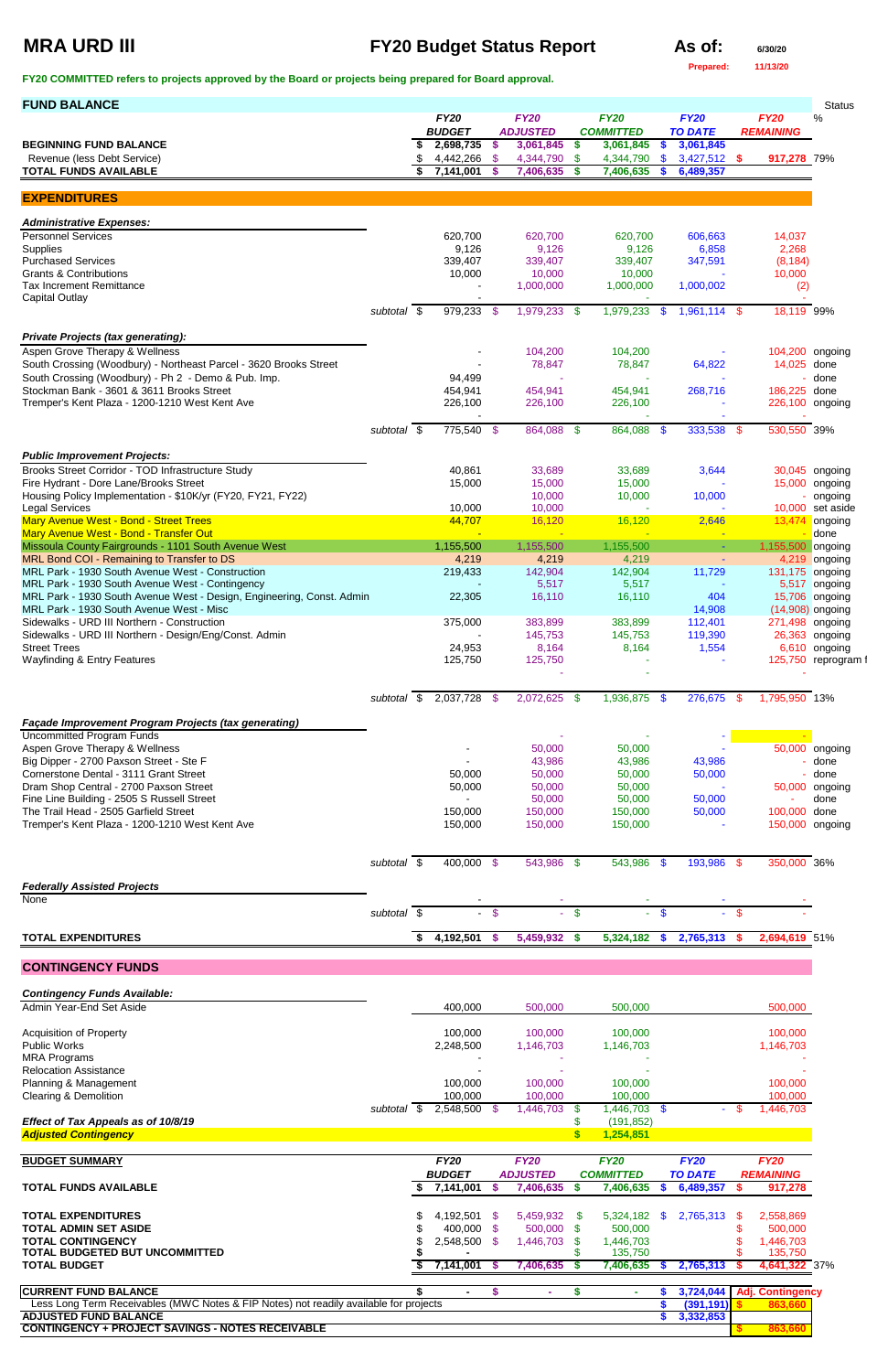### **MRA NORTH RESERVE/SCOTT ST URD FY20 Budget Status Report As of: 6/30/20**

**Prepared: 11/13/20**

| <b>FUND BALANCE</b>                                                                            |                          |     |                              |               |                                |               |                                 |              |                               |      |                                 |                    |
|------------------------------------------------------------------------------------------------|--------------------------|-----|------------------------------|---------------|--------------------------------|---------------|---------------------------------|--------------|-------------------------------|------|---------------------------------|--------------------|
|                                                                                                |                          |     | <b>FY20</b><br><b>BUDGET</b> |               | <b>FY20</b><br><b>ADJUSTED</b> |               | <b>FY20</b><br><b>COMMITTED</b> |              | <b>FY20</b><br><b>TO DATE</b> |      | <b>FY20</b><br><b>REMAINING</b> |                    |
| <b>BEGINNING FUND BALANCE</b>                                                                  |                          | S   | 791,281                      | \$            | 867,391                        | \$            | 867,391                         | $\bullet$    | 867,391                       |      |                                 | Status             |
| Revenue (less Debt Service)                                                                    |                          |     | 1,326,815<br>2,118,096       | $\mathcal{S}$ | 1,290,191                      | \$<br>\$      | 1,290,191                       | <b>S</b>     | $1,218,004$ \$                |      | 72,187 94%                      |                    |
| <b>TOTAL FUNDS AVAILABLE</b>                                                                   |                          |     |                              | \$            | 2,157,582                      |               | 2,157,582                       |              | 2,085,395                     |      |                                 |                    |
| <b>EXPENDITURES</b>                                                                            |                          |     |                              |               |                                |               |                                 |              |                               |      |                                 |                    |
| <b>Administrative Expenses:</b>                                                                |                          |     |                              |               |                                |               |                                 |              |                               |      |                                 |                    |
| <b>Tax Increment Remittance</b><br>Transfers to URD III                                        |                          |     | 20,000                       |               | 750,000<br>83,359              |               | 750,000<br>83,359               |              | 749,999<br>83,359             |      |                                 | 1 done<br>done     |
|                                                                                                | subtotal \$              |     | 20.000                       | - \$          | 833,359                        | - \$          | 833,359 \$                      |              | 833,358 \$                    |      |                                 | 1 100%             |
| Private Projects (tax generating):                                                             |                          |     |                              |               |                                |               |                                 |              |                               |      |                                 |                    |
| \$723,514 Scott Street Village - Phase II & III - Construction                                 |                          |     | 303,054                      |               | 303,054                        |               | 44,000                          |              | 44,007                        |      | 259,047 ongoing                 |                    |
|                                                                                                | subtotal \$              |     | 303,054                      |               | 303,054                        |               | $44,000$ \$                     |              | 44,007 \$                     |      | 259,047 15%                     |                    |
|                                                                                                |                          |     |                              | -\$           |                                | -\$           |                                 |              |                               |      |                                 |                    |
| <b>Public Improvement Projects:</b>                                                            |                          |     |                              |               |                                |               |                                 |              |                               |      |                                 |                    |
| Housing Policy Implementation - \$10K (FY20, FY21, FY22)<br>Missoula Cemetery - Strategic Plan |                          |     |                              |               | 10,000<br>12,750               |               | 10,000<br>12,750                |              | 10,000<br>$\omega$            |      | 12,750                          | ongoing<br>ongoing |
| Opportunity Zone Funding - \$50K (\$25K from URD 2 & NRSS)                                     |                          |     |                              |               | 25,000                         |               | 25,000                          |              | 25,000                        |      |                                 | done               |
| Public Works - Maintenance Facility Plan                                                       |                          |     |                              |               | 28,817                         |               | 28,817                          |              |                               |      | 28,817                          | ongoing            |
| Scott Street Redevelopment - Feasibility Due Dilligence                                        |                          |     |                              |               | 55,000                         |               | 55,000                          |              | 31,200                        |      | 23,800                          | ongoing            |
| Villagio Housing Project - Otis & Shakespeare                                                  |                          |     |                              |               | 1,339,178                      |               | 1,339,178                       |              | $\blacksquare$                |      | 1,339,178 ongoing               |                    |
|                                                                                                | subtotal \$              |     |                              | - \$          | 1,470,745                      | \$            | 1,470,745                       |              | 66,200                        | - \$ | 1,404,545 5%                    |                    |
| <b>Program Projects (tax generating)</b>                                                       |                          |     |                              |               |                                |               |                                 |              |                               |      |                                 |                    |
|                                                                                                |                          |     |                              |               |                                |               |                                 |              |                               |      |                                 |                    |
|                                                                                                | subtotal $\overline{\$}$ |     |                              | \$            |                                | \$            |                                 |              |                               | \$   |                                 | <b>NA</b>          |
|                                                                                                |                          |     |                              |               |                                |               |                                 |              |                               |      |                                 |                    |
| <b>TOTAL EXPENDITURES</b>                                                                      |                          | S,  | 323,054                      | \$            | 2,607,158                      | \$            | 2,348,104                       |              | 943,565                       |      | 1,663,593 36%                   |                    |
| <b>CONTINGENCY FUNDS</b>                                                                       |                          |     |                              |               |                                |               |                                 |              |                               |      |                                 |                    |
| <b>Contingency Funds Available:</b>                                                            |                          |     |                              |               |                                |               |                                 |              |                               |      |                                 |                    |
| <b>Acquisition of Property</b>                                                                 |                          |     | 100,000                      |               |                                |               |                                 |              |                               |      |                                 |                    |
| <b>Public Works</b>                                                                            |                          |     | 1,495,042                    |               |                                |               |                                 |              |                               |      |                                 |                    |
| <b>CRLP/CCP Assistance</b>                                                                     |                          |     |                              |               |                                |               |                                 |              |                               |      |                                 |                    |
| <b>Relocation Assistance</b><br>Planning & Management                                          |                          |     | 100,000                      |               |                                |               |                                 |              |                               |      |                                 |                    |
| Clearing & Demolition                                                                          |                          |     | 100,000                      |               |                                |               |                                 |              |                               |      |                                 |                    |
|                                                                                                | subtotal                 | -\$ | 1,795,042                    | - \$          |                                | \$            |                                 | $\mathbf{s}$ | $\sim$                        | \$   |                                 |                    |
| Effect of Tax Appeals as of 10/8/19                                                            |                          |     |                              |               |                                | \$            | (368)                           |              |                               |      |                                 |                    |
| <b>Adjusted Contingency</b>                                                                    |                          |     |                              |               |                                | $\frac{1}{2}$ | (368)                           |              |                               |      |                                 |                    |
| <b>BUDGET SUMMARY</b>                                                                          |                          |     | <b>FY20</b>                  |               | <b>FY20</b>                    |               | <b>FY20</b>                     |              | <b>FY20</b>                   |      | <b>FY20</b>                     |                    |
|                                                                                                |                          |     | <b>BUDGET</b>                |               | <b>ADJUSTED</b>                |               | <b>COMMITTED</b>                |              | <b>TO DATE</b>                |      | <b>REMAINING</b>                |                    |
| <b>TOTAL FUNDS AVAILABLE</b>                                                                   |                          |     | 2,118,096                    | \$            | 2,157,582                      | \$            | 2,157,582                       | S            | 2,085,395                     | \$   | 72,187                          |                    |
| <b>TOTAL EXPENDITURES</b>                                                                      |                          |     | 323,054                      | -S            | 2,607,158                      | \$            | 2,348,104 \$                    |              | 943,565                       | \$   | 1,663,593                       |                    |
| <b>TOTAL CONTINGENCY</b>                                                                       |                          |     | 1,795,042 \$                 |               |                                | \$            |                                 |              |                               |      |                                 |                    |
| TOTAL BUDGETED BUT UNCOMMITTED                                                                 |                          |     |                              |               |                                |               | 259,054                         |              |                               |      | 259.054                         |                    |
| <b>TOTAL APPROPRIATIONS</b>                                                                    |                          |     | 2,118,096                    | -S            | 2,607,158                      | \$            | $2,607,158$ \$                  |              | 943,565                       | S    | 1,922,647 36%                   |                    |
| <b>CURRENT FUND BALANCE</b>                                                                    |                          | \$  |                              | -S            | $(449, 576)$ \$                |               | $(449, 576)$ \$                 |              |                               |      | 1,141,829 Adj. Contingency      |                    |
| Less Long Term Receivables (MWC Notes) not readily available for projects                      |                          |     |                              |               |                                |               |                                 | \$           | (74, 608)                     |      | (524, 552)                      |                    |
| <b>ADJUSTED FUND BALANCE</b>                                                                   |                          |     |                              |               |                                |               |                                 | \$           | 1,067,222                     |      |                                 |                    |
| <b>CONTINGENCY + PROJECT SAVINGS - MWC NOTES</b>                                               |                          |     |                              |               |                                |               |                                 |              |                               |      | (524, 552)                      |                    |